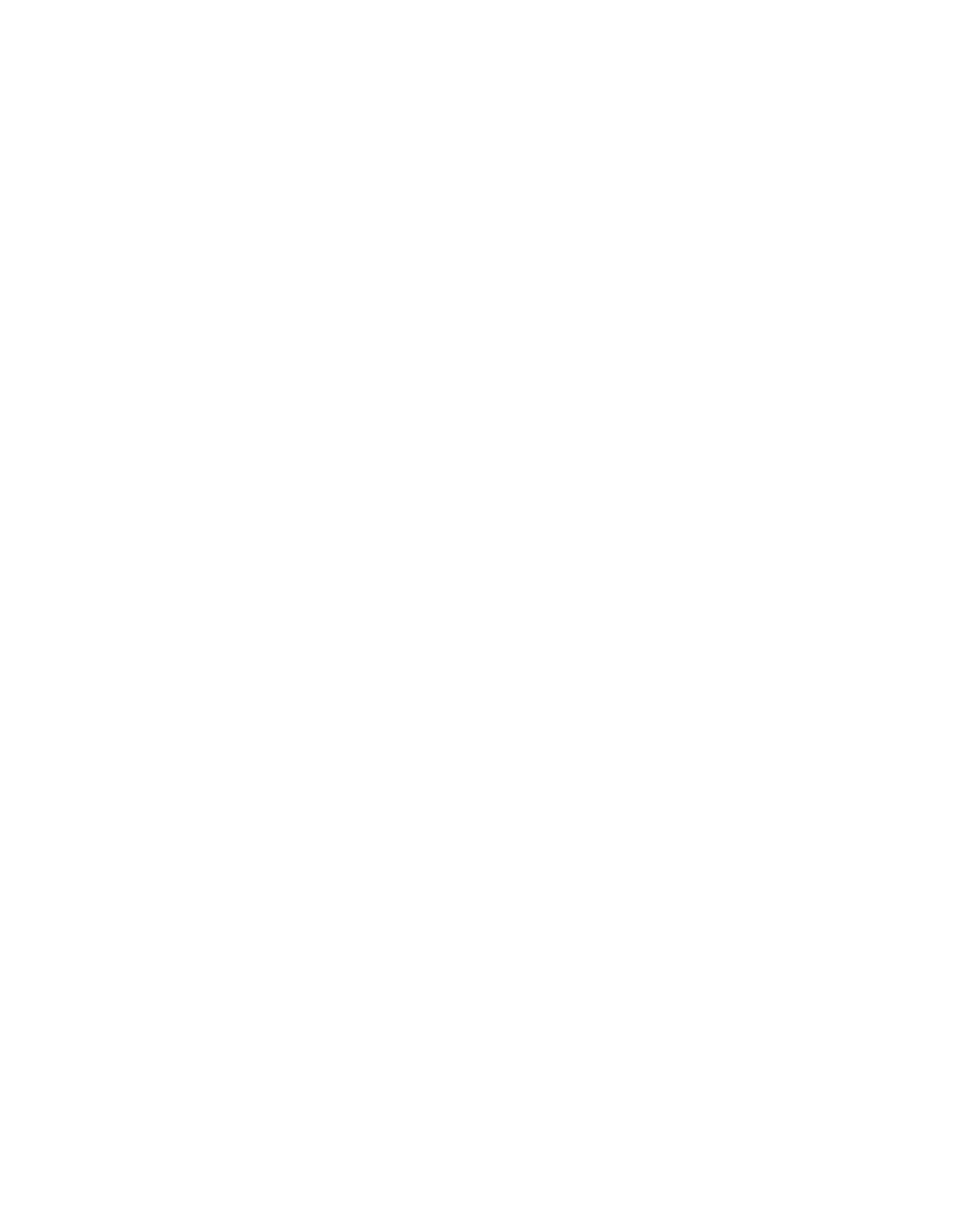# **Contents**

| 1. |            |                                                                                                                                                                                                                        |    |
|----|------------|------------------------------------------------------------------------------------------------------------------------------------------------------------------------------------------------------------------------|----|
|    | 1.1<br>1.2 |                                                                                                                                                                                                                        |    |
|    |            |                                                                                                                                                                                                                        |    |
|    |            | 2. The NSW Law Reform Commission Privacy Reference 2                                                                                                                                                                   |    |
|    | 2.1        |                                                                                                                                                                                                                        |    |
|    | 2.2        | NSW Law Reform Commission Consultation Paper 1 - Invasion of Privacy 3                                                                                                                                                 |    |
| 3. |            |                                                                                                                                                                                                                        |    |
| 4. |            | PIAC's Response to the Commission's List of Questions5                                                                                                                                                                 |    |
|    | 4.1        | Should there be a general cause of action for invasion of privacy? Why or                                                                                                                                              |    |
|    | 4.2        | If there should [be a general cause of action for invasion of privacy in                                                                                                                                               |    |
|    |            | New South Wales] how should the boundaries of the cause of action                                                                                                                                                      |    |
|    |            | Should the development of a cause of action for invasion of privacy be                                                                                                                                                 |    |
|    | 4.3        | left to the common law, or should a statutory cause of action be                                                                                                                                                       |    |
|    | 4.4        | If there should be a statutory cause of action for invasion of privacy, do<br>you agree with the Commission's preferred statutory model (Proposal<br>1)? Why or why not? Are there others that would be more effective |    |
|    | 4.5        | When should plaintiffs be entitled to an expectation of privacy? 12                                                                                                                                                    |    |
|    | 4.6        | What type of invasion should attract the protection of the proposed                                                                                                                                                    |    |
|    | 4.7        | When should the plaintiff be taken to have consented to an invasion of                                                                                                                                                 |    |
|    |            |                                                                                                                                                                                                                        |    |
|    | 4.8        | Should liability for invasion of privacy in relation to disclosure of<br>information be restricted to information not already in the public                                                                            |    |
|    |            | domain, and if so, how should the concept of public domain be                                                                                                                                                          | 15 |
|    | 4.9        | Should liability for a cause of action for invasion of privacy be restricted                                                                                                                                           |    |
|    |            | to intentional acts only, or extend to reckless and/or negligent acts? 16                                                                                                                                              |    |
|    | 4.10       | How should a cause of action for invasion of privacy take account of the                                                                                                                                               |    |
|    | 4.11       | What public interest factors should qualify an otherwise actionable                                                                                                                                                    |    |
|    | 4.12       | Should the plaintiff be required to prove loss or damage in order to                                                                                                                                                   |    |
|    | 4.13       | Should an action for invasion of privacy be available only to natural<br>persons or should it be available to corporations as well? If so, when?20                                                                     |    |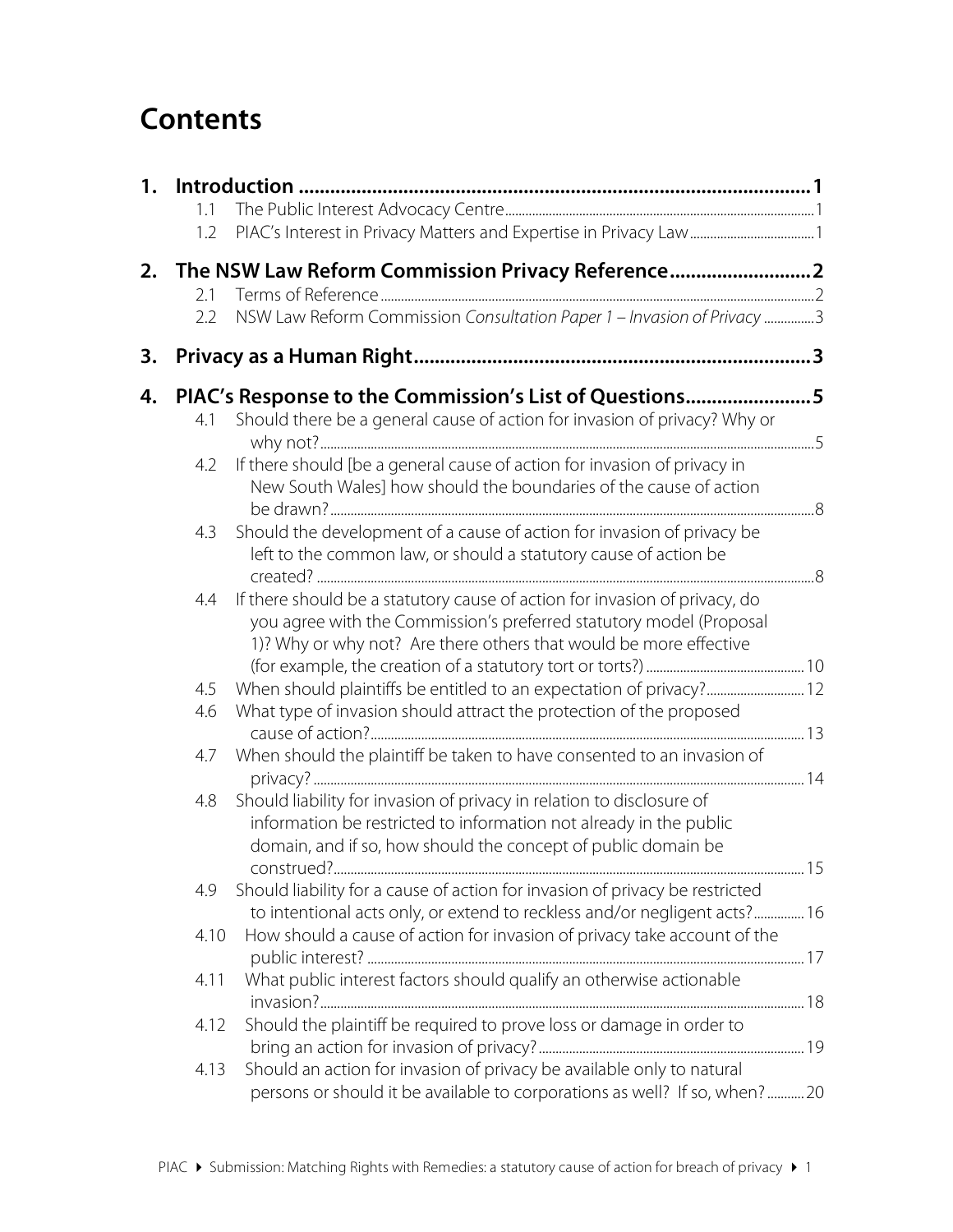|    | 4.14 | Should an action for invasion of privacy come to an end with the death     |     |
|----|------|----------------------------------------------------------------------------|-----|
|    |      |                                                                            |     |
|    | 4.15 |                                                                            |     |
|    | 4.16 | Do you agree with the Commission's approach to the remedies that           |     |
|    |      | should be available in response to an invasion of privacy (Proposal 2)? 22 |     |
|    |      |                                                                            |     |
|    |      |                                                                            |     |
|    | 4.17 | Should there be thresholds and ceilings on the amount of damages           |     |
|    |      | that can be awarded in proceedings brought for the invasion of             |     |
|    |      |                                                                            |     |
|    | 4.18 | Should exemplary damages be available for invasion of privacy? Why         |     |
|    |      |                                                                            |     |
|    | 4.19 | Should account of profits be available in response to an invasion of       |     |
|    |      |                                                                            |     |
|    | 4.20 | Should the courts be able to order apologies and correction orders in      |     |
|    |      |                                                                            |     |
| 5. |      |                                                                            | .26 |
|    |      |                                                                            |     |
| 6. |      |                                                                            | .28 |
|    | 6.1  |                                                                            |     |
|    |      |                                                                            |     |
| 7. |      |                                                                            | 29  |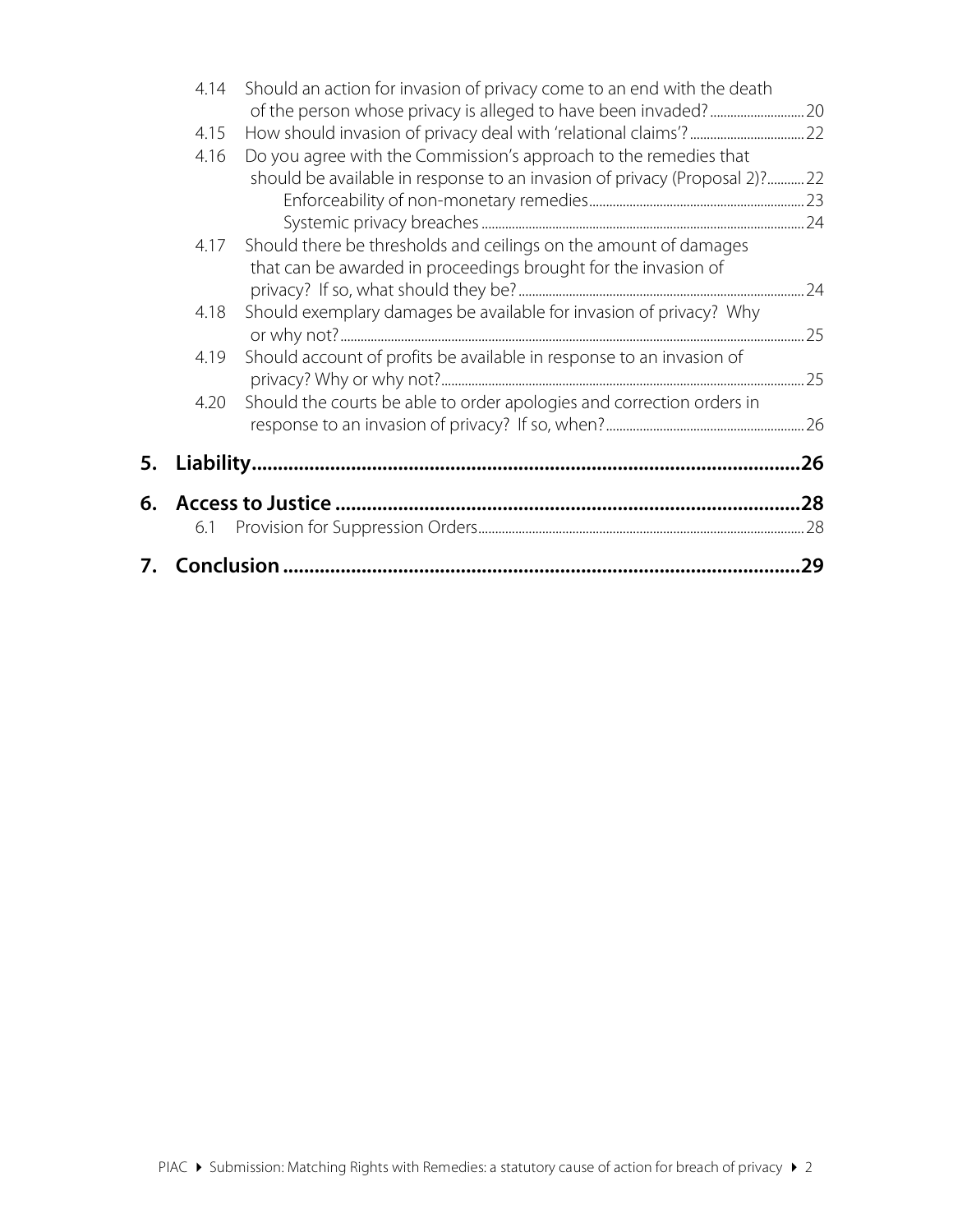# **1. Introduction**

# **1.1 The Public Interest Advocacy Centre**

The Public Interest Advocacy Centre (PIAC) seeks to promote a just and democratic society by making strategic interventions on public interest issues.

PIAC is an independent, non-profit law and policy organisation that identifies public interest issues and works co-operatively with other organisations to advocate for individuals and groups affected.

In making strategic interventions on public interest issues PIAC seeks to:

- expose unjust or unsafe practices, deficient laws or policies;
- promote accountable, transparent and responsive government;
- encourage, influence and inform public debate;
- promote the development of law—both statutory and common—that reflects the public interest; and
- develop community organisations to pursue the interests of the communities they represent.

Established in July 1982 as an initiative of the Law Foundation of New South Wales, with support from the NSW Legal Aid Commission, PIAC was the first, and remains the only, broadly based public interest legal centre in Australia. Financial support for PIAC comes primarily from the NSW Public Purpose Fund and the Commonwealth and State Community Legal Centre Funding Program. PIAC also receives funding from the NSW Government Department of Energy, Utilities and Sustainability for its work on utilities, and from Allens Arthur Robinson for its Indigenous Justice Program. PIAC also generates approximately income from project and case grants, seminars, consultancy fees, donations and recovery of costs in legal actions.

# **1.2 PIAC's Interest in Privacy Matters and Expertise in Privacy Law**

PIAC has had a long history of interest in, and concern about, the appropriate protection of privacy rights within both the public and private sectors. PIAC's work as a consumer advocacy organisation, particularly in relation to health matters, has required PIAC to consider privacy issues because they are frequently a matter of concern to many people who contact the Centre.

In recent years PIAC has provided legal advice and assistance to clients in a number of matters involving alleged breaches of the Privacy and Personal Information Protection Act 1998 (NSW) (**the PPIP Act**) by public sector authorities. Recently, PIAC represented the respondent in Director General, NSW Department of Education and Training v MT [2006] NSWCA 270, a landmark case concerning the interpretation of several key provisions of the PPIP Act.

PIAC • Submission - Matching Rights with Remedies: a statutory cause of action in breach of privacy • 1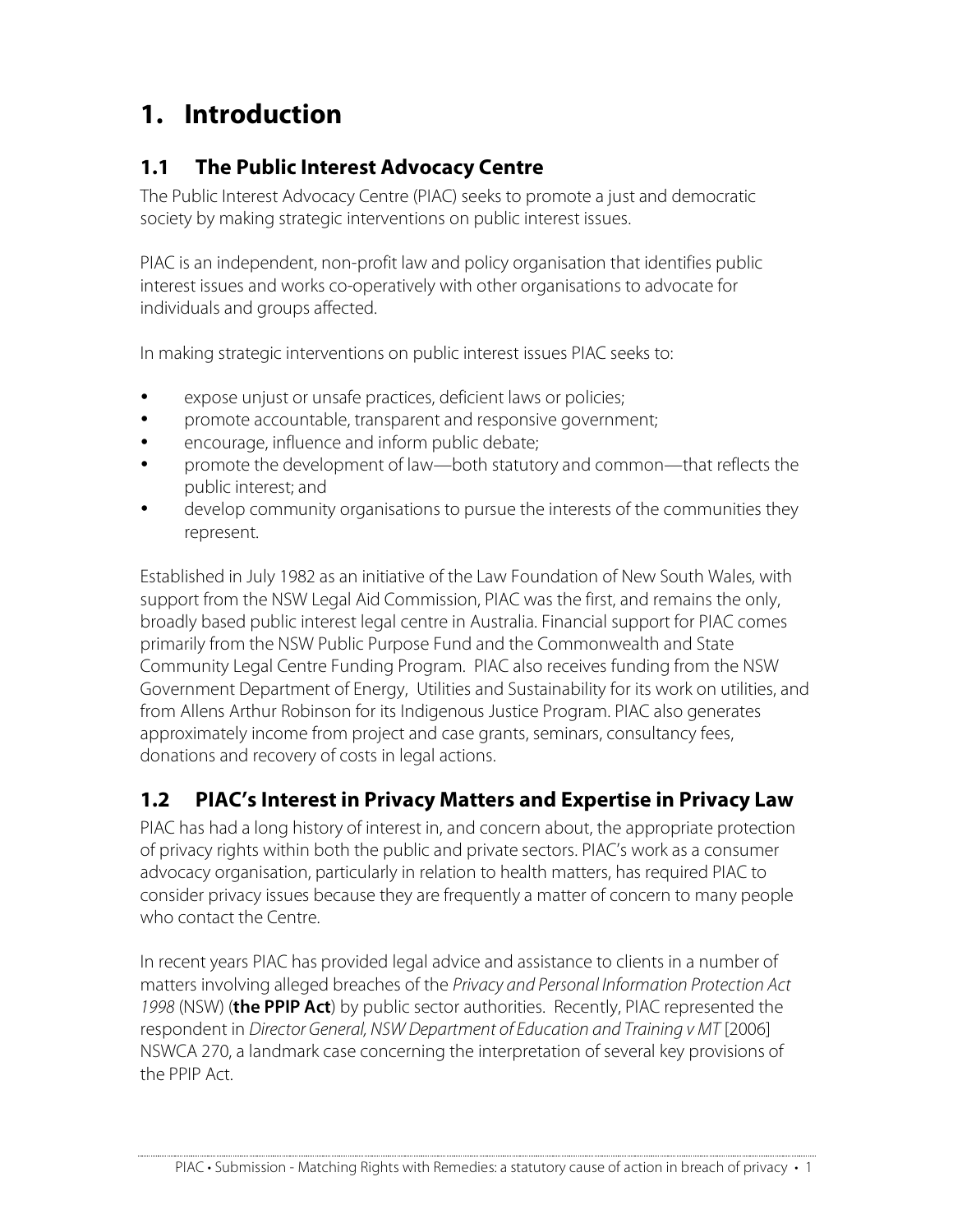PIAC has also provided legal advice and representation in matters involving alleged breaches of the Privacy Act 1988 (Cth) (**the Privacy Act**). In one complaint under the Privacy Act, currently before the Office of the Privacy Commissioner, PIAC is representing a former Villawood detainee whose personal information was allegedly inappropriately disclosed to the media.

PIAC has played a leading role in privacy debates in Australia in recent years, contributing to a number of inquiries and reviews at the national and state level. Recent submissions by PIAC have addressed the privacy implications of the proposed Health and Social Services Access Card<sup>1</sup> and the proposal by the Australian Bureau of Statistics to implement a longitudinal study in the population census (a proposal requiring capacity to data match over time). <sup>2</sup> In 2004, PIAC made a joint submission with the Blue Mountains Community Legal Centre to the NSW Attorney General concerning the Review of the PPIP Act.<sup>3</sup>

PIAC has provided much needed co-ordination for consumer representatives involved in health privacy issues and development of electronic health records in NSW. The Centre has also been actively involved in various electronic heath record initiatives of the Federal Government, including the national medication records developed as part of the Better Medication Management Scheme and the Privacy (Private Sector) Amendment Bill 2000.

PIAC CEO, Robin Banks, is a member of the Privacy Advisory Committee (**PAC**), which provides strategic advice to the Federal Privacy Commissioner on privacy issues and the protection of personal information.

# **2. The NSW Law Reform Commission Privacy Reference**

# **2.1 Terms of Reference**

Pursuant to section 10 of the Law Reform Commission Act 1967 (NSW), the New South Wales Law Reform Commission (**the Commission**) is to inquire into and report on whether existing legislation in New South Wales provides an effective framework for the protection of the privacy of an individual. In undertaking this review, the Commission is to consider in particular:

<sup>&</sup>lt;sup>1</sup> Public Interest Advocacy Centre, Health and Social Services Access Card: Submission to Access Card Consumer and Privacy Taskforce, Discussion Paper (2006); Public Interest Advocacy Centre, Access Card Proposal Still Fails Public Interest Test: Comment on the Exposure Drafts of the Access Card Legislation (2007).

<sup>&</sup>lt;sup>2</sup> Public Interest Advocacy Centre, Submission to the Australian Bureau of Statistics on Enhancing the Population Census: Developing a Longitudinal View (2005).

<sup>&</sup>lt;sup>3</sup> Public Interest Advocacy Centre and Blue Mountains Community Legal Centre, Submission to the New South Wales Attorney General on Reviewof the Privacy and Personal Information Protection Act 1998 (NSW) (2004).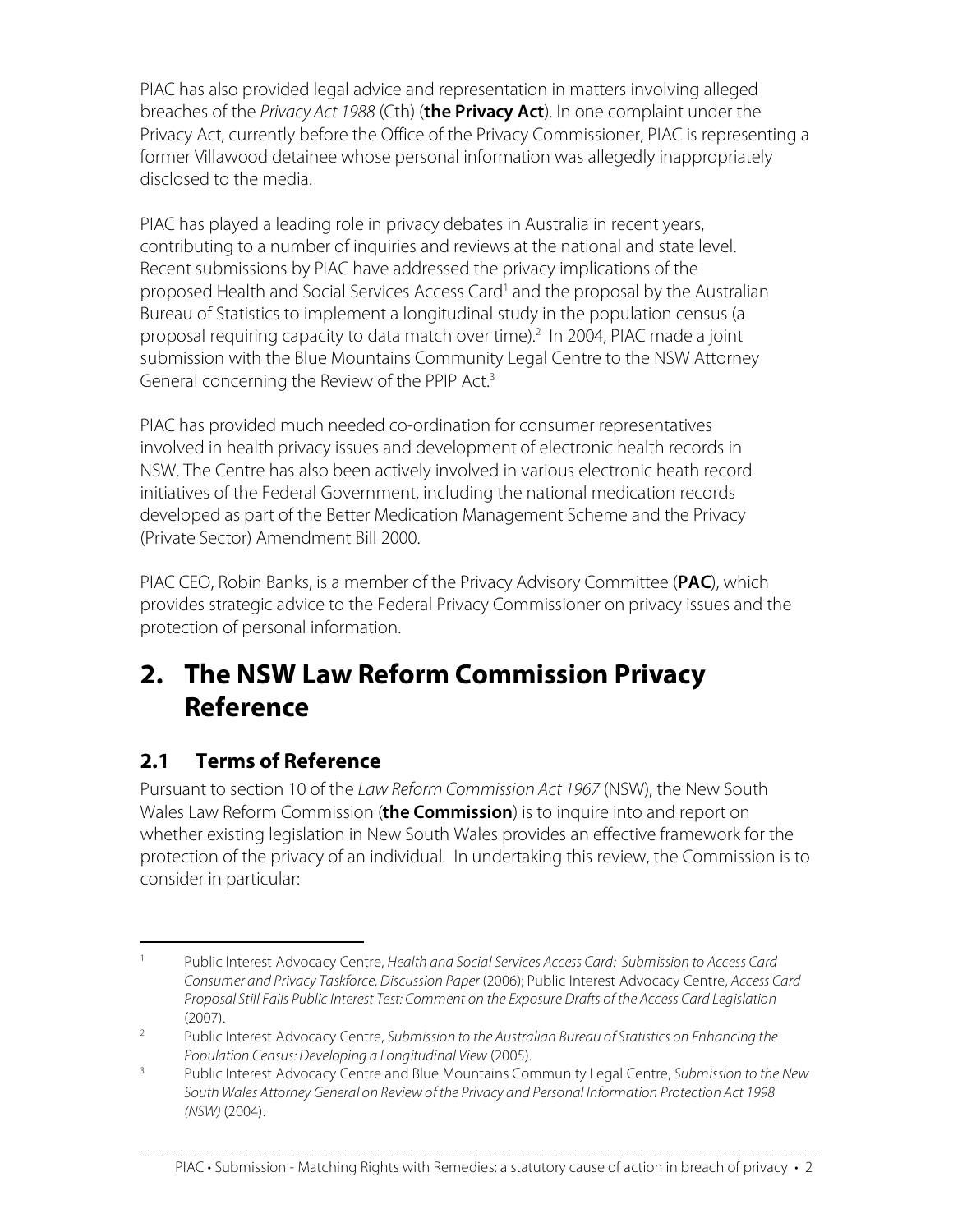- the desirability of privacy protection principles being uniform across Australia;
- the desirability of a consistent legislative approach to privacy in the Privacy and Personal Information Protection Act 1998, the Health Records and Information Privacy Act 2002, the State Records Act 1998, the Freedom of Information Act 1989 and the Local Government Act 1993;
- the desirability of introducing a statutory tort of privacy in New South Wales; and
- any related matters.

## **2.2 NSW Law Reform Commission Consultation Paper 1 – Invasion of Privacy**

As a first step in carrying out its inquiry into the above Reference, the Commission released Consultation Paper 1 (2007) Invasion of Privacy (**the Consultation Paper**) on 6 July 2007. The Commission has invited submissions on the issues relevant to its review, including, but not limited to the issues and questions raised in the Consultation Paper.

PIAC welcomes the opportunity to comment on the Consultation Paper. PIAC believes that the Consultation Paper is comprehensive and of a high quality, and congratulates the Commission on its work around this issue.

The Consultation Paper focuses on the question of whether or not a statutory cause of action for the invasion of privacy should be introduced in New South Wales. PIAC understands that the Commission intends to use the results of consultation about this issue to inform the preparation of a second Consultation Paper to be released later in 2007, dealing with other aspects of the Reference. At this stage, PIAC confines its comments to issues relating to the desirability of introducing a statutory cause of action for invasion of privacy in New South Wales. PIAC will address other issues relevant to the Reference, including the desirability of uniform privacy protection principles across Australia, in its response to the second Consultation Paper and to the current Australian Law Reform Commission Inquiry into Privacy Law.

PIAC notes the **List of Questions** set out at pages xi–xii of the Consultation Paper. In this submission, PIAC addresses each of these questions in turn.

# **3. Privacy as a Human Right**

The right to privacy is recognised in international law as a fundamental human right: the Universal Declaration of Human Rights (**UDHR**), the International Covenant on Civil and Political Rights (**ICCPR**) and in numerous other international instruments and treaties.<sup>4</sup> (It is worthy of note that Australia was a strong advocate for the UDHR and has ratified relevant conventions requiring States Parties to protect the right to privacy.) The right to privacy

<sup>&</sup>lt;sup>4</sup> See for example United Nations Convention on the Protection of the Rights of all Migrant Workers and Members of their Families A/RES/45/158 (25 February 1991), Article 14; United Nations Convention on the Rights of the Child UNGA Doc A/RES/44/25 (12 December 1989) with Annex, Article 16.

PIAC • Submission - Matching Rights with Remedies: a statutory cause of action in breach of privacy • 3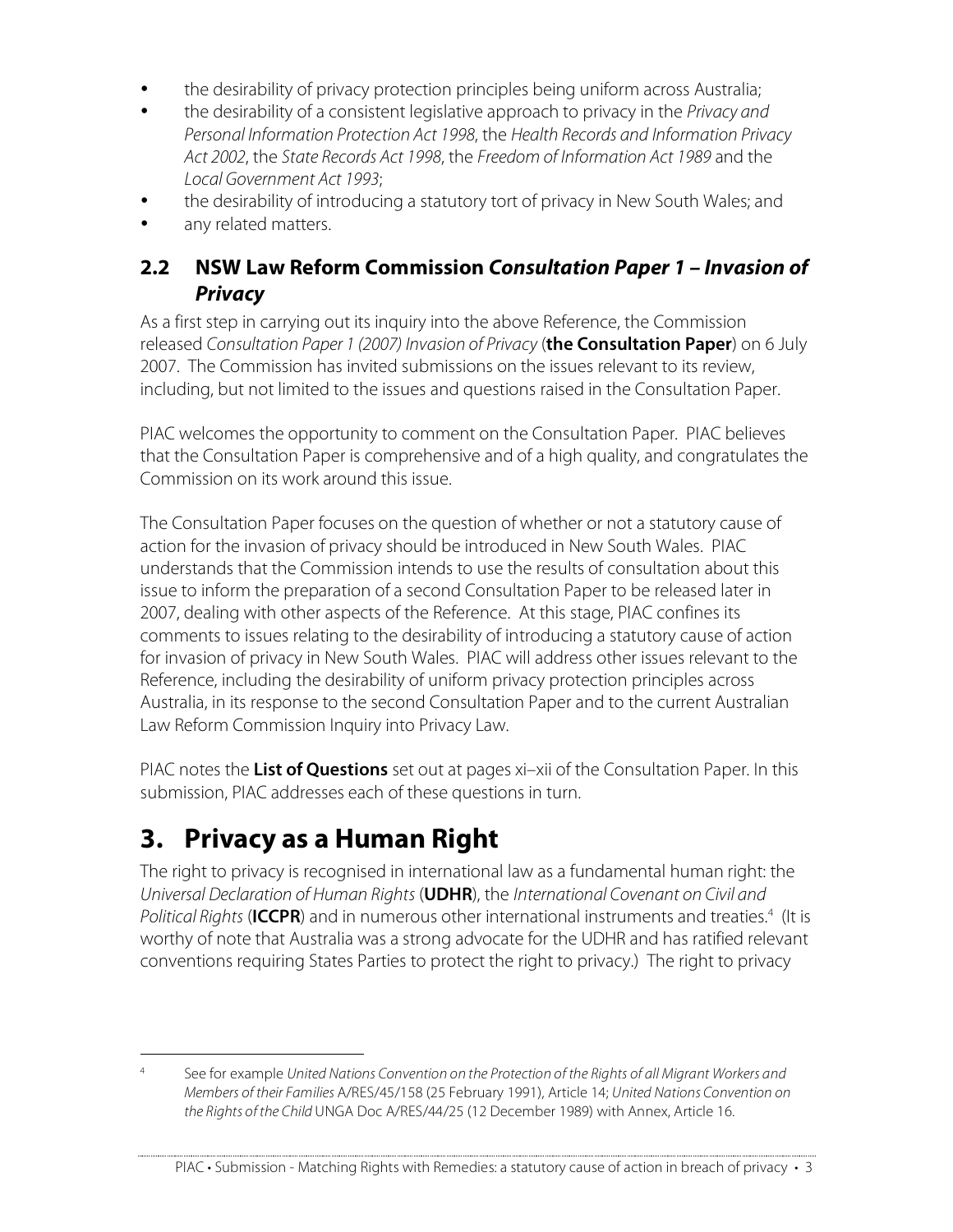has been described as 'one of the most important human rights issues of the modern age'. 5

Article 17 of ICCPR states:

- 1. No person shall be subjected to arbitrary or unlawful interferences with his privacy, family, home or correspondence, nor to unlawful attacks on his honour and reputation.
- 2. Everyone has the right to the protection of the law against such interference or attacks. 6

In recent years, the right to privacy has been specifically enshrined in the human rights legislation of the Australian Capital Territory and Victoria. Section 13 of the Charter of Human Rights and Responsibilities Act 2006 (Vic) and section 12 of the Human Rights Act 2004 (ACT) provide that a person has the right not to have his or her privacy, family, home or correspondence unlawfully interfered with, and not to have his or her reputation unlawfully attacked. Clause 11 of the consultation draft Human Rights Bill 2007 (WA) is in similar terms. Of some concern with respect to the these developments is the limited personal right to bring legal action for a breach of any of rights set out and the limited right to a remedy for such a breach. Further, all of these laws and proposed laws operate with respect to public authorities only and so, at this stage, cannot be said to provide a comprehensive protection of the right to privacy as set out in international law.

However, as yet, New South Wales has no broadly based human rights charter, and therefore no human rights framework or context in which the right to privacy can be asserted and interpreted consistently. PIAC regards it as absolutely fundamental that there be a legislatively entrenched Human Rights Charter in New South Wales that includes an enforceable right to privacy.

#### **Recommendation 1**

PIAC recommends that the New South Wales Government enact a Human Rights Act, or Charter of Rights, that includes an enforceable right to privacy.

<sup>&</sup>lt;sup>5</sup> D Banisar (Electronic Privacy Information Centre) and Privacy International, *Privacy and Human Rights* 2000: An International Survey of Privacy Laws and Developments, p 1, viewed 2 October 2007, < http://www.privacyinternational.org/survey/phr2000/overview.html>.

<sup>&</sup>lt;sup>6</sup> International Covenant on Civil and Political Rights, 16 December 1966 [1980] ATS 23 (entered into force generally on 23 March 1976).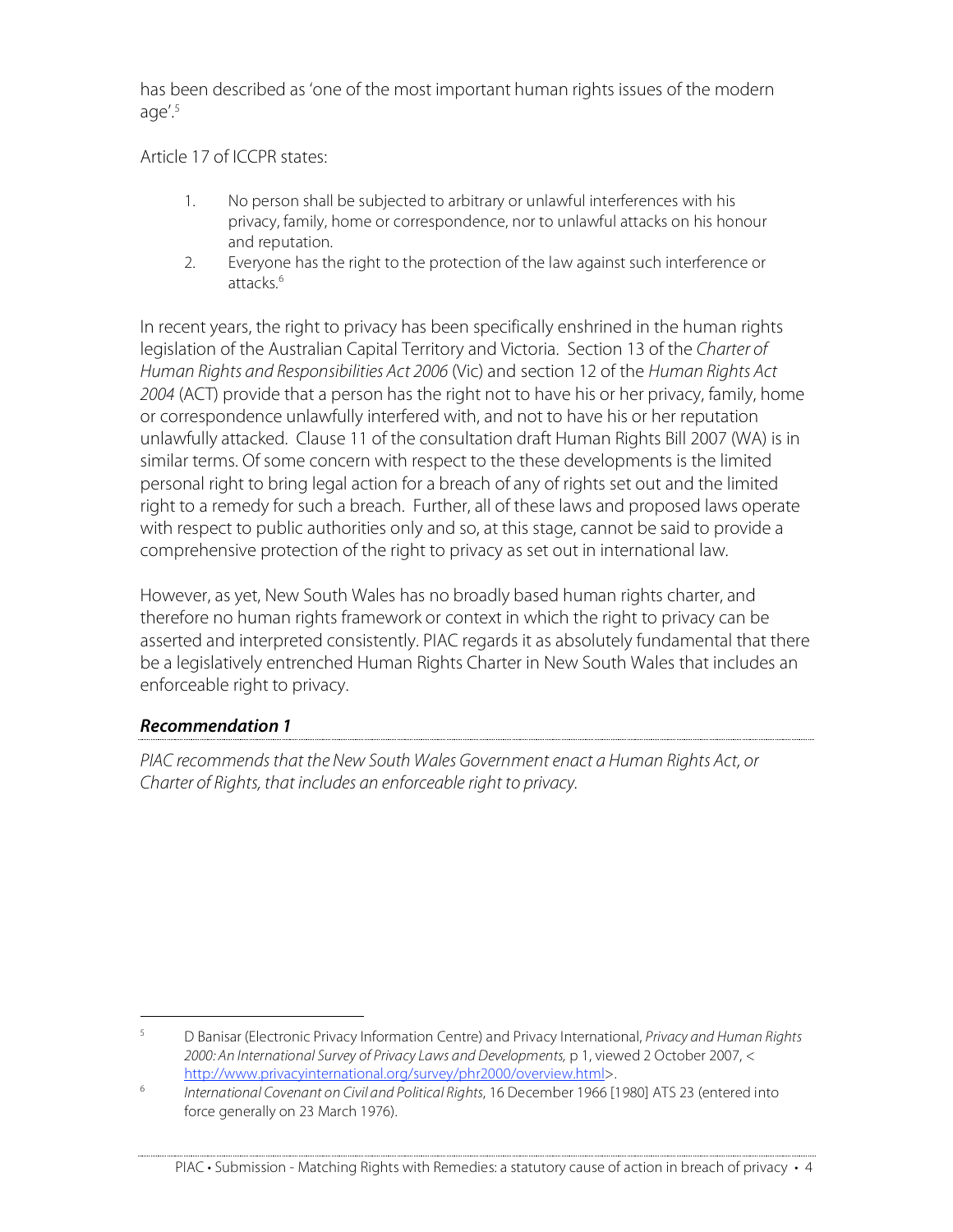# **4. PIAC's Response to the Commission's List of Questions**

# **4.1 Should there be a general cause of action for invasion of privacy? Why or why not?**

PIAC supports law reform to broaden the protection of privacy rights and interests that currently exist in the law in New South Wales. The existing legal framework is woefully inadequate and lags well behind regimes for the protection of privacy in overseas jurisdictions.

Justice Kirby has referred to 'the extraordinary capacity of technology today to offer fresh ways of invading privacy'. <sup>7</sup> There can be no doubt that the advent of technological developments, such as the internet and digital technologies, have made individual privacy increasingly vulnerable to attack. For example, technology now exists that make it possible for security agencies to track people via their mobile phones and to obtain information about their internet use in effectively real-time. <sup>8</sup> There is also an increased incidence of surveillance in all areas of public life, frequently justified as a counterterrorism measure. 9

Most Australians regard privacy as important and expect a high level of privacy protection. A National Survey commissioned by the Office of the Federal Privacy Commissioner in 2007 found that technological developments have increased Australians' privacy concerns. In particular, the survey found that 50% of Australians are more concerned about giving personal information over the internet than they were two years ago and 25% of Australians claim that they provide false information in online forms as a way of protecting their privacy.10 The survey also found that 90% of Australians are concerned about businesses sending their personal information overseas. 11

The current regulatory regime does not adequately protect the privacy of Australians. The Privacy and Personal Information Protection Act 1998 (NSW) (**the PPIP Act**) and the Privacy Act 1988 (Cth) (**the Privacy Act**) focus on information privacy and protection of data and fail to protect against invasions of privacy that involve interference with one's person or territory. There is a myriad of exemptions from both Acts, which undermines rather than modifies their effectiveness. Some of these include:

- The exemption for 'employee records' in the Privacy Act.<sup>12</sup>
- The exemption for small businesses from the Privacy Act.<sup>13</sup>

<sup>&</sup>lt;sup>7</sup> The Hon Justice Michael Kirby, 'Privacy – In the Courts' [2001] University of NSW Law Journal 2.<br><sup>8</sup> Tem Allard 'Sou Joure Track Mobile Phones', Sydney Merning Ustald (Sydney) 17 September 20

<sup>&</sup>lt;sup>8</sup> Tom Allard, 'Spy Laws Track Mobile Phones', Sydney Morning Herald (Sydney) 17 September 2007, 1.<br><sup>9</sup>

 $\frac{9}{10}$  Ibid.

Office of the Privacy Commissioner, Media Release: National Privacy Survey – ID Theft, ID Scanning and Online Privacy Concerns Are On the Rise (28 August 2007), viewed at 2 October 2007 <http://www.privacy.gov.au/news/media/2007\_15.html>.

 $11$  Ibid.

Privacy Act 1988 (Cth) s 7B(3).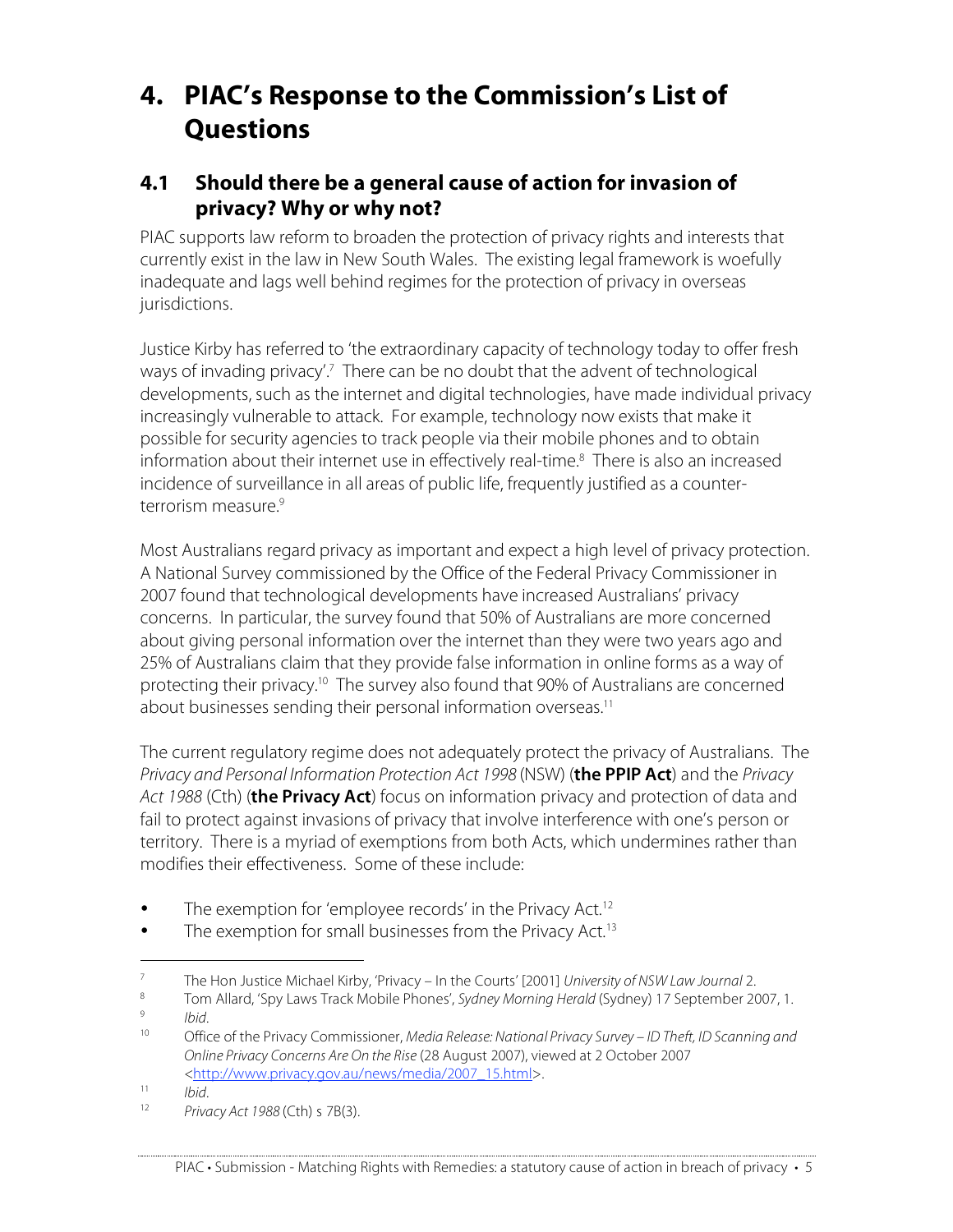- The exemption for 'media organisations' from the Privacy Act.<sup>14</sup>
- Exemptions to the definition of 'personal information' in the PPIP Act.<sup>15</sup>
- The exclusion of State Owned Corporations from the definition of 'public sector agency' in the PPIP Act.<sup>16</sup> State Owned Corporations are legal entities created by the State Owned Corporations Act 1989 (NSW) and are listed in Schedule 5 to that Act. They include the New South Wales Lotteries Corporation, Landcom and Rail Corporation New South Wales. It is of note that some of these are also not caught by the Privacy Act and, as such, are not obliged to comply with any privacy laws.<sup>17</sup>

It has been PIAC's experience in privacy litigation that respondents tend to push exemptions to the limit, rather than agreeing that they ought properly be construed narrowly given the beneficial nature of the legislation. In one case, PIAC acted for a client whose medical records had been exposed inadvertently on the internet by an employee of the hospital that the client had attended for medical treatment. The respondent hospital argued strenuously that it was not a 'public sector agency' under the PPIP Act and the client, despite having been subjected to a serious breach of her privacy, elected to settle the matter rather than to proceed to a hearing because of the uncertainty surrounding jurisdictional issues.

In some instances, there has been a failure to enforce criminal laws that are intended to protect privacy. For example, section 11 of the Children (Criminal Proceedings) Act 1987 (NSW) strictly prohibits and makes it a criminal offence to publish or broadcast the name, or any identifying information, of a young person who is involved in criminal proceedings at any time before, during or after the proceedings. Despite this, the media routinely identifies children and young people involved in criminal proceedings in New South Wales. <sup>18</sup> In PIAC's experience, criminal proceedings are rarely initiated where an offence pursuant to section 11 of the Act has been committed and PIAC is only aware of one successful prosecution of this offence to date.<sup>19</sup> As a consequence of failure to enforce the

- <sup>13</sup> Privacy Act 1988 (Cth) s 6C(1). The effect of this provision, when read in conjunction with the definitions of 'small business' and 'small business operator' in section 6D is that businesses with an annual turnover of \$3 million or less have been exempt from the Privacy Act 1988 (Cth). This exemption has been heavily criticised, as an estimated 94 percent of businesses fall below the limit: see, for example Parliament of Australia – House of Representatives Standing Committee on Legal and Constitutional Affairs, Advisory Report on the Privacy Amendment (Private Sector) Bill 2000 (2000), chapter 2.
- <sup>14</sup> Privacy Act 1988 (Cth) s 7B(4).
- <sup>15</sup> Privacy and Personal Information Protection Act 1998 (NSW) s 4(3).<br><sup>16</sup> Privacy and Personal Information Protection Act 1998 (NSW) s 1
- <sup>16</sup> Privacy and Personal Information Protection Act 1998 (NSW) s 1.
- According to the NSW Privacy Commissioner, 'state-owned corporations have fallen through a gap in privacy regulation': Privacy NSW, Submission to the NSW Attorney General on Reviewof the Privacy and Personal Information Protection Act 1998 (NSW) 127.
- <sup>18</sup> For example, Channel 7's Today Tonight program broadcast a story on 1 March 2005 that directly identified 'DR', one of two young persons killed as a result of a motor vehicle collision following a police pursuit in Macquarie Fields. The story also made false claims about DR's criminal history.
- $19$  The successful prosecution of Alan Jones in the Local Court in relation to a broadcast on Radio Station 2GB in July 2005. The judgment, finding Jones guilty of the offence, is currently under appeal, with the hearing in the District Court concluded in late September, with Judge Michael Finnane reserving judgment on appeal.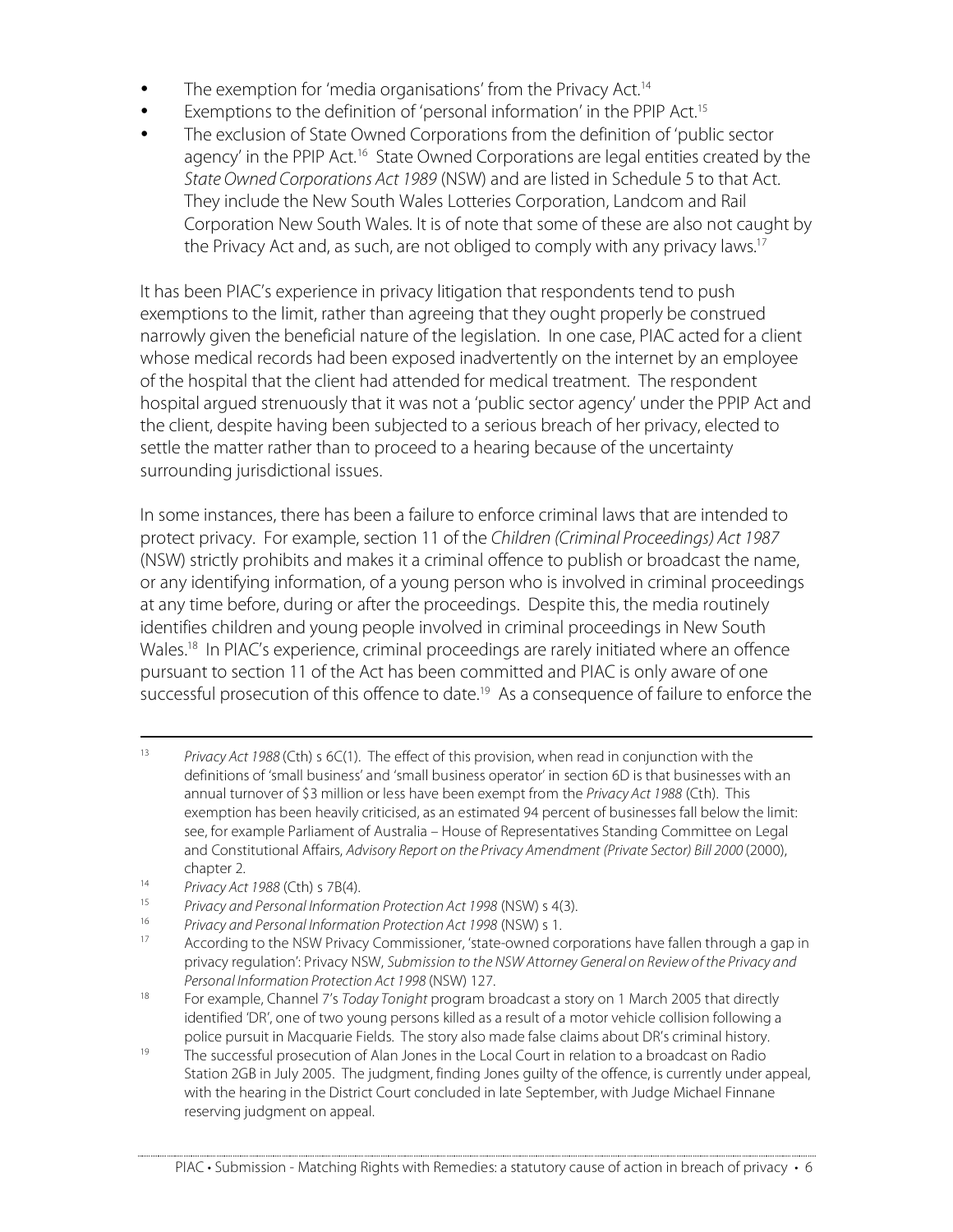law in this area, children and their families often endure negative consequences beyond the punishment meted out by the criminal justice system. For example, PIAC is aware of children who have experienced significant difficulties securing placements in schools and other educational and vocational institutions as a result of public disclosure of their involvement in the criminal justice system. In the absence of a general right to take legal action for invasion of privacy, there is limited legal recourse available to those affected by the media's flagrant disregard of the law.

The deficiencies in the current legal system mean that a person may have no legal recourse and/or remedies in the following circumstances:

- A man with an intellectual disability is filmed without his knowledge or consent while he is defecating in a public place. The film is subsequently shown on the internet.
- Personal information about a convicted inmate is disclosed to the media by the Department of Correctional Services. The inmate's spouse and children suffer hurt, humiliation and distress as a result. Although they can bring a complaint before the relevant public authority, they are not entitled to any monetary compensation if the complaint is upheld. 20
- A NSW Police officer releases the name of a person suspected of a crime to the media, and asserts that the information related to 'core policing functions';<sup>21</sup>
- A woman who has suffered a back injury is subject to video surveillance by a security agency while she is performing activities at and around her home.
- A teenage girl suffers humiliation and distress upon finding out that she was secretly filmed while getting undressed in a change room in a shopping centre. Criminal charges are brought against the person who made the film, but the girl has no means of seeking any civil compensation.

A general cause of action for the protection of privacy would provide legal recourse and potential remedies in these situations and would also bring Australia into step with other common law jurisdictions such as the United Kingdom and New Zealand, as well as with most European nations. It would also give effect to Australia's international obligations under Article 17 of the ICCPR.

In PIAC's view, there should be a general cause of action for invasion of privacy in New South Wales. The lack of such a cause of action is a significant gap in our legal framework.

<sup>&</sup>lt;sup>20</sup> Privacy and Personal Information Protection Act 1998 (NSW) ss 53(7A) and 55(4A)<sup>21</sup>

Section 27 of the Privacy and Personal Information Protection Act 1998 (NSW) gives the NSW Police an exemption from the Information Protection Principles other than in relation to their administrative and educative functions. See HW v Commissioner of Police, New South Wales Police Service and Anor [2003] NSWADT 214 and GA v Police [2005] NSWADT 121.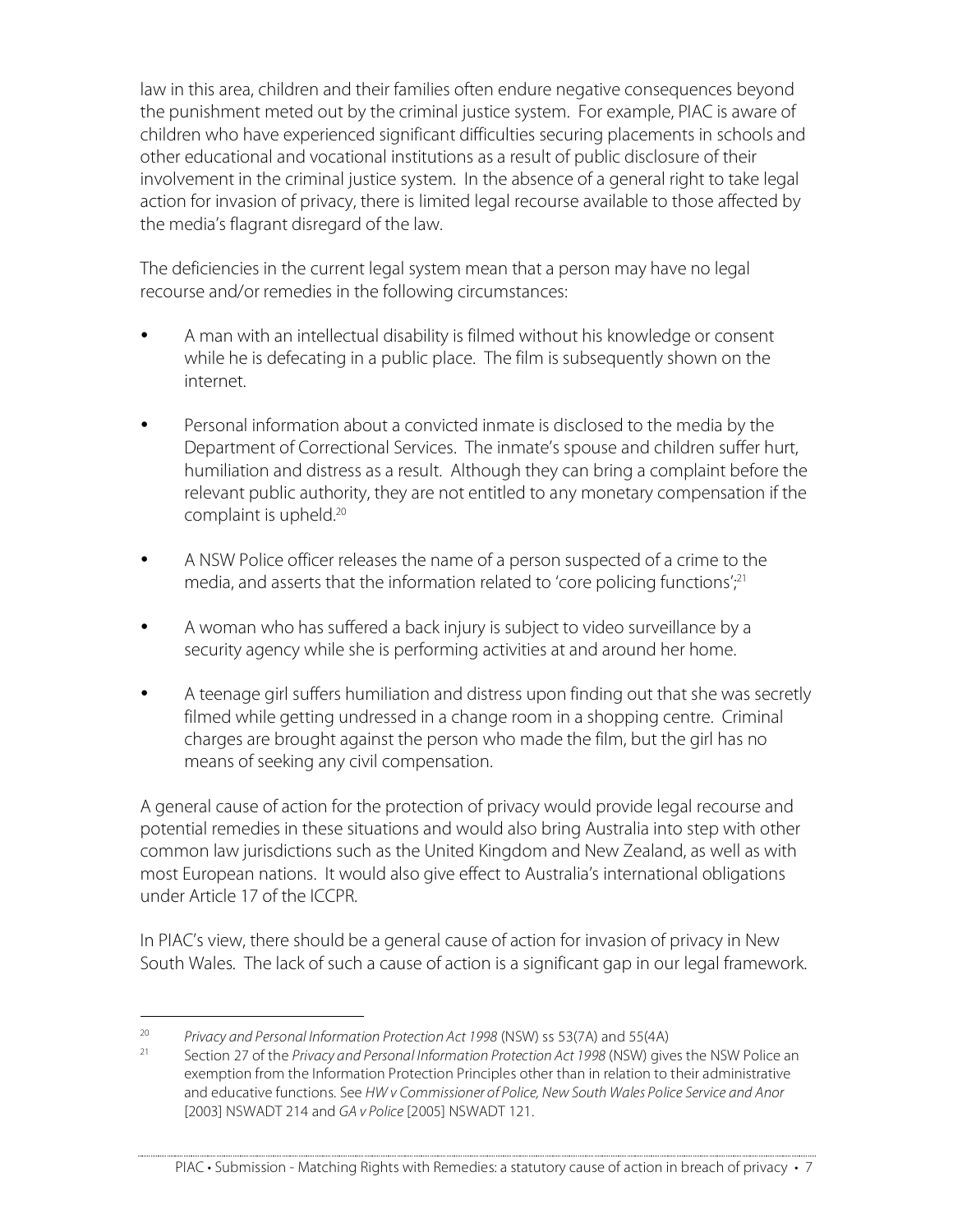#### **Recommendation 2**

PIAC recommends that there should be a general cause of action for invasion of privacy in New South Wales.

### **4.2 If there should [be a general cause of action for invasion of privacy in New South Wales] how should the boundaries of the cause of action be drawn?**

PIAC agrees with the Commission's preliminary view that persons should be protected 'in a broad range of contexts' from unwarranted intrusions into their private lives or affairs.<sup>22</sup> If the boundaries of a cause of action for invasion of privacy are drawn too narrowly, the cause of action will be of limited use and will add little to the existing law.

On the other hand, PIAC recognises that the right to privacy is not an absolute right, and that it must be subject to checks and balances. If the boundaries of the cause of action are drawn too widely, there is a risk that the cause of action will become meaningless and that it will result in 'litigation bordering on the absurd'. 23

In this submission, PIAC addresses the essential elements of a cause of action for invasion of privacy, and the contexts in which such an action should apply.

#### **Recommendation 3**

PIAC recommends that the boundaries of a general cause of action should be drawn so as to protect against invasions of privacy in a broad range of contexts.

# **4.3 Should the development of a cause of action for invasion of privacy be left to the common law, or should a statutory cause of action be created?**

PIAC does not believe that the recognition of a cause of action for breach of privacy should be left to incremental development of common law through the courts. The reluctance of superior courts to date to embrace the cautious invitation extended by the High Court in Australian Broadcasting Corporation v Lenah Game Meats Pty Ltd<sup>24</sup> to develop a tort of privacy in Australia<sup>25</sup> suggests that common law development of such a tort may take a long time, and that it may never actually happen at all.

PIAC supports the Commission's provisional conclusion that if a cause of action for privacy is to be introduced into the law of New South Wales, it is preferable to do so by statute, rather than leaving it to common law development. <sup>26</sup> The creation of a statutory cause of action would have the following advantages over common law development:

<sup>&</sup>lt;sup>22</sup> New South Wales Law Reform Commission, Consultation Paper 1 - Invasion of Privacy (2007) [1.20].<br><sup>23</sup> Peharran y Rochartar Folding Ray Co 6.4 NF 442, 447.

<sup>&</sup>lt;sup>23</sup> Roberson v Rochester Folding Box Co 64 NE 442, 447.<br><sup>24</sup> (2001) 208 CLB 100

 $^{24}$  (2001) 208 CLR 199.

Giller v Procopets [2004] VSC 113 and Kalaba v Commonwealth of Australia [2004] FCA 763 cf Grosse v Purvis (2003) QDC 151 and Jane Doe v Australian Broadcasting Corporation and ors [2007] VCC 281.

<sup>&</sup>lt;sup>26</sup> New South Wales Law Reform Commission, above n22, [1.47].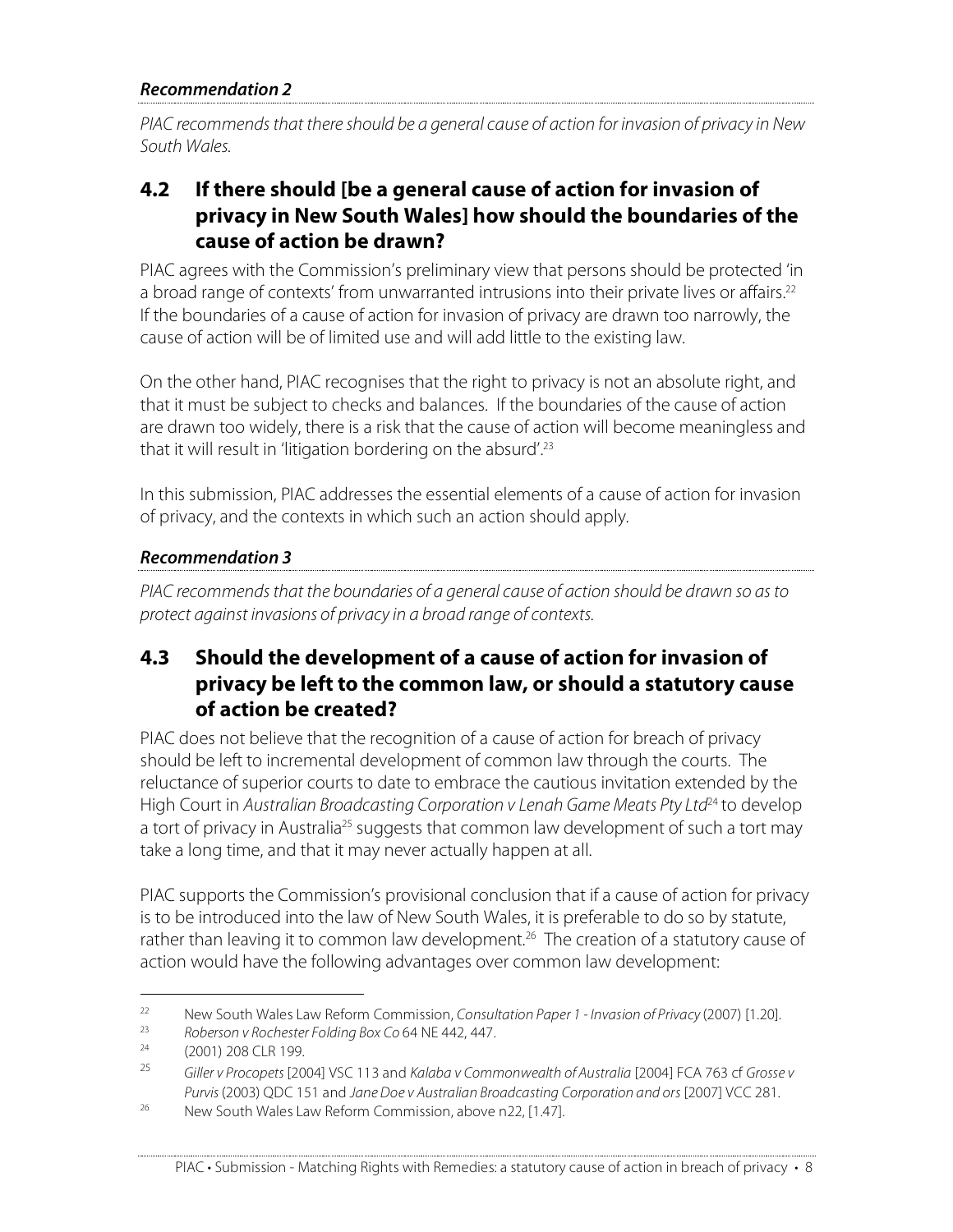- it is a less time-consuming process than waiting for appropriate cases to come before the courts;
- it provides greater certainty and uniformity by clarifying rights and responsibilities;
- it allows respondents to understand the scope of their obligations, to predict whether or not their conduct will give rise to legal liability for breach of privacy and to put into place appropriate procedures to minimise the risk of a breach;
- it avoids the need to try to fit breaches of privacy into pre-existing legal actions, such as breach of confidence;
- it does away with the distinction between equitable and tortious causes of action and allows for a more flexible approach to damages and remedies.
- it strengthens the recognition of privacy in the law as 'a right in itself deserving of protection'. 27

A statutory case of action for invasion of privacy is consistent with regimes that apply in New Zealand, as well as in some Canadian provinces (British Columbia,<sup>28</sup> Manitoba,<sup>29</sup> Saskatchewan<sup>30</sup> and Newfoundland<sup>31</sup>). The Irish Privacy Bill 2006, when passed, will establish in Irish law a statutory 'tort of violation of privacy' of an individual in Irish law.<sup>32</sup>

PIAC notes, however, that a statute can always be repealed or watered down by the government of the day, or by subsequent governments. In recent years, the NSW Government has gradually watered down the PPIP Act through subordinate legislation and other statutory instruments on a number of occasions. On at least one occasion, the PPIP Act was amended without consultation with the Privacy Commissioner<sup>33</sup>, as was the PPIP Regulation.<sup>34</sup> In addition, Section 25 of the PPIP Act effectively allows agencies to rely on even the hint of non-compliance under another Act or regulation to justify their noncompliance with almost all of the privacy principles. <sup>35</sup> This has had the effect of making

http://www.oireachtas.ie/documents/bills28/bills/2006/4406/b4406s.html.

<sup>&</sup>lt;sup>27</sup> Jane Doe v Australian Broadcasting Corporation [2007] VCC 281 [157] at [161].

<sup>&</sup>lt;sup>28</sup> Privacy Act, RSBC 1996, c 373 (British Columbia).<br><sup>29</sup> Privacy Act, CCSM 1997, cP125 (Manitoba).

<sup>&</sup>lt;sup>29</sup> Privacy Act, CCSM, 1987, cP125 (Manitoba).<br><sup>30</sup> Privacy Act, BSS, 1978, cP-24 (Saskatchewan)

 $30$  Privacy Act, RSS 1978, cP-24 (Saskatchewan).

 $31$  Privacy Act, RSNL 1996, cP-22 (Newfoundland).<br> $32$  Privacy Rill 2006 (Iroland) soo

Privacy Bill, 2006 (Ireland) see

<sup>&</sup>lt;sup>33</sup> The Privacy and Personal Information Protection Amendment (Prisoners) Act 2002 (NSW) withdrew any right previously enjoyed by prisoners and former prisoners, their family members and associates to seek compensation for a breach of their privacy by conduct of a public sector agency in relation to the prisoner during the period of imprisonment. According to Privacy NSW, it was not consulted about this amendment. See Anna Johnston, 'Reviewing the NSW Privacy Act: Exemptions and Inadequacies' [2004] Privacy Lawand Policy Reporter 35 at 37.

 $34$  The Privacy and Personal Information Protection Regulation 2000 (NSW) was amended in December 2003 to exempt the NSW Attorney General's Department from the public register provisions in Part 6 of the PPIP Act in relation to the register of Justices of the Peace. According to Privacy NSW, it was not consulted about or notified of this amendment. See Anna Johnston, 'Reviewing the NSW Privacy Act: Exemptions and Inadequacies' [2004] Privacy Lawand Policy Reporter 35 at 37.

<sup>&</sup>lt;sup>35</sup> Section 25(b) of the *Privacy and Personal Information Protection Act 1998* (NSW) provides that a public sector agency is not required to comply with section 9, 10, 13, 14, 15, 17, 18 or 19 if non-compliance is otherwise permitted (or is necessarily implied or reasonably contemplated) under an Act or any other law (including the State Records Act 1998).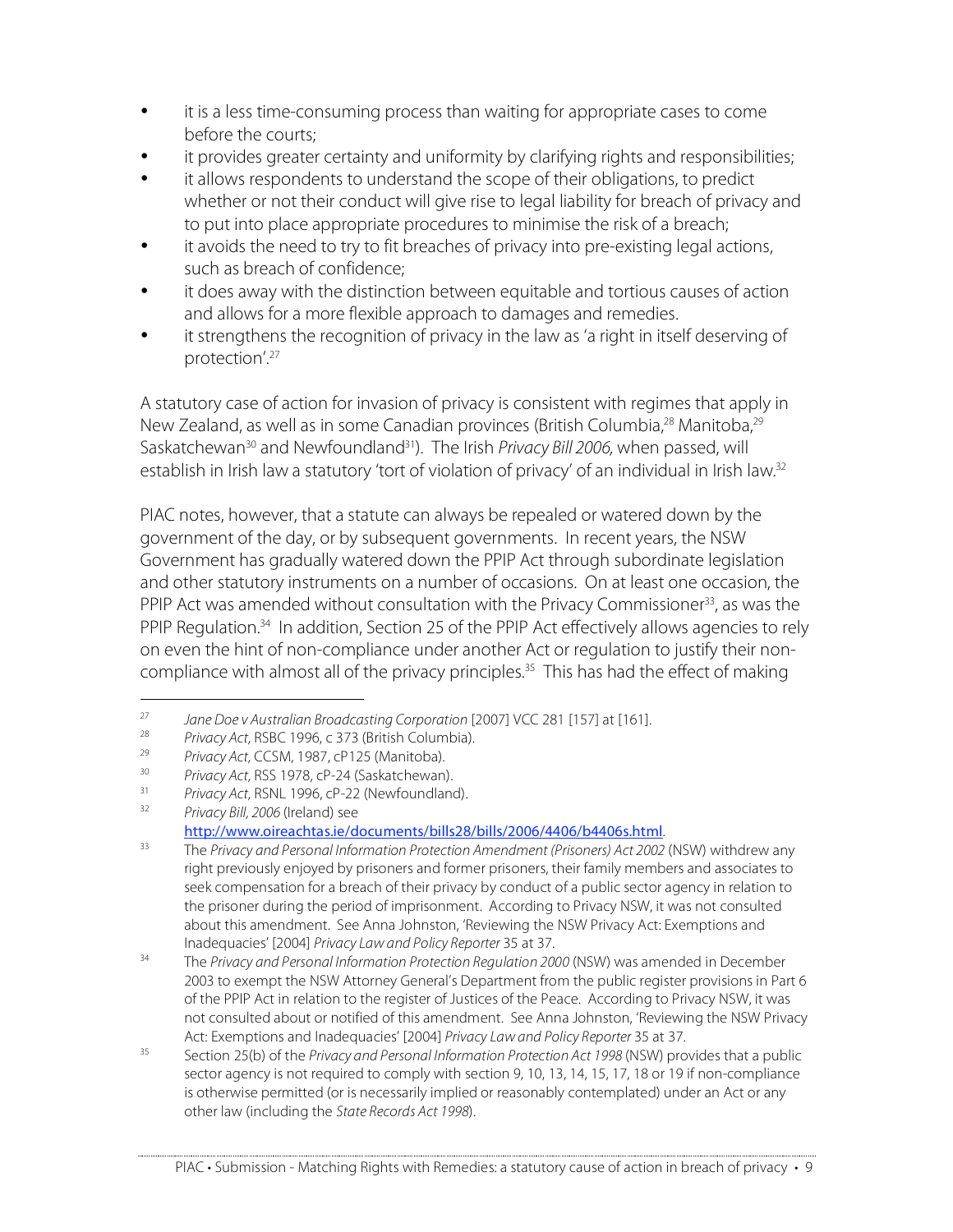privacy protection 'a moveable feast, but moving in only one direction – away from the highest standards of privacy protection'. 36

PIAC supports the creation of a statutory cause of action, but recommends that this be backed up the recognition of a right to privacy in a Charter of Rights. PIAC notes the Commission's concern that the absence of such a context potentially leaves the scope and operation of a legally enforceable right to privacy too uncertain.<sup>37</sup>

#### **Recommendation 4**

PIAC recommends that the development of a cause of action for invasion of privacy should not be left to the common law, but should be created by statute. However, such statutory protection should be underpinned by recognition in a Charter of Rights of an enforceable right to privacy.

# **4.4 If there should be a statutory cause of action for invasion of privacy, do you agree with the Commission's preferred statutory model (Proposal 1)? Why or why not? Are there others that would be more effective (for example, the creation of a statutory tort or torts?)**

The Commission prefers a general statutory cause of action supported by a nonexhaustive list of examples of invasion. This preferred statutory model is set out in the Consultation Paper as follows:

#### Proposal 1:

If a cause of action for invasion of privacy is enacted in New South Wales, the statute should identify its objects and purposes and contain a non-exhaustive list of the types of invasion that fall within it.<sup>38</sup>

PIAC supports the Commission's preferred statutory model. PIAC considers that the model has the following advantages:

- It avoids having to specifically define the term 'privacy' (a step that could potentially limit 'privacy').
- It is open-ended and inclusive and allows for appropriate development of the law to meet changing social and technological circumstances.
- It strikes an appropriate balance between being a general, but structured, cause of action that will be able to guide the future development of the law.
- It is similar to models that already apply in Manitoba,<sup>39</sup> Saskatchewan,<sup>40</sup> Newfoundland and Labrador<sup>41</sup> and British Columbia<sup>42</sup> and that proposed in Ireland.<sup>43</sup>

<sup>&</sup>lt;sup>36</sup> Anna Johnston, 'Reviewing the NSW Privacy Act: Expectations and Inadequacies' [2004] Privacy Law and Policy Reporter 35 at 38.

 $37$  New South Wales Law Reform Commission, above n22, [1.41].

 $^{38}$  Ibid, [6.33].

Privacy Act, CCSM 1987 cP125 (Manitoba) s 2(1).

PIAC • Submission - Matching Rights with Remedies: a statutory cause of action in breach of privacy • 10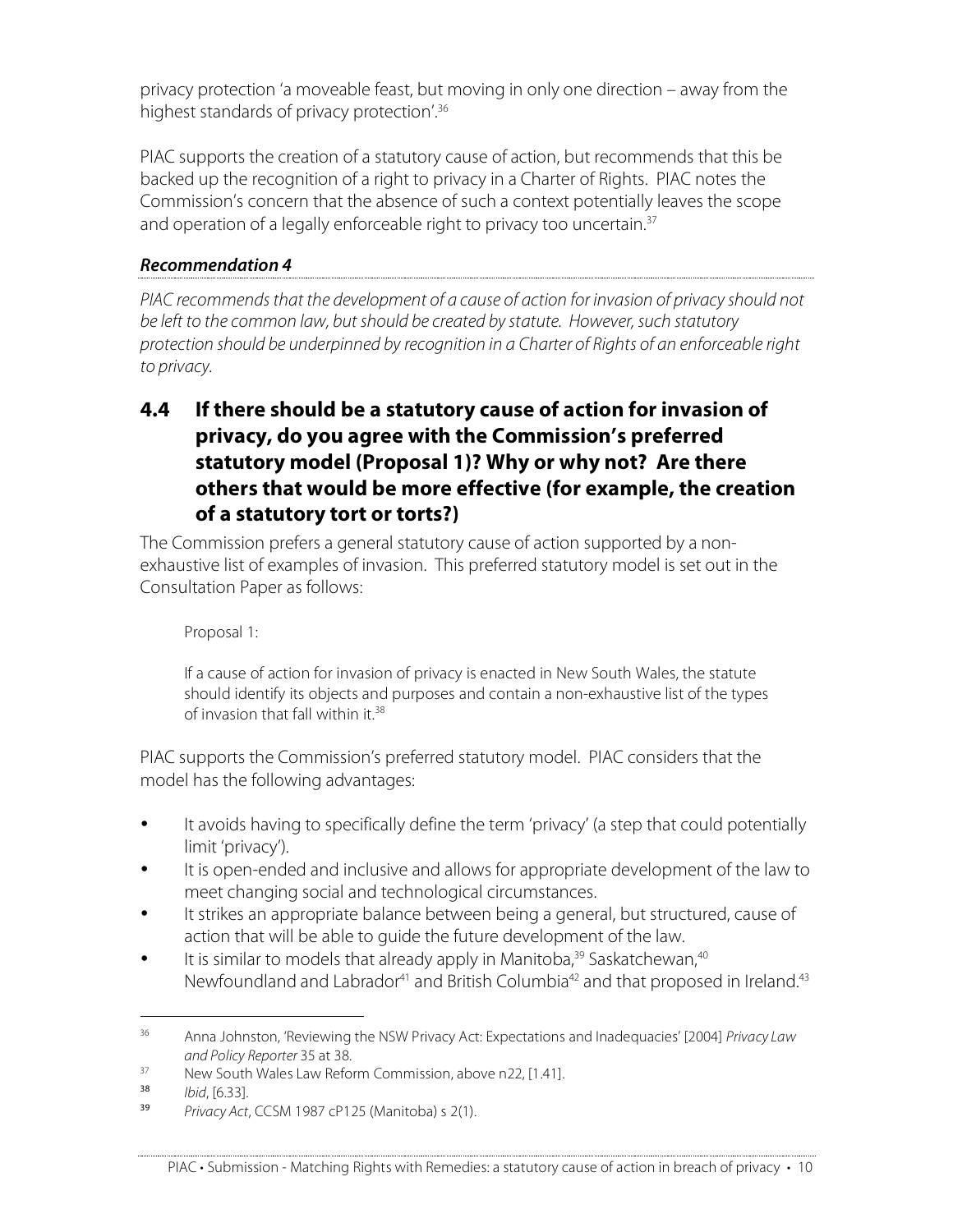The non-exhaustive list of types of invasions will give context to the cause of action and guidance as to when it might arise. It also recognises the diverse range of circumstances in which a breach of privacy might arise.

The Commission has suggested that a broad general statement concerning privacy could form part of an objects clause in any legislation establishing a cause of action for breach of privacy.44 This could provide a general statement of legislative intent and values inherent in the concept of privacy.<sup>45</sup> While PIAC agrees with this, PIAC also considers that it is important that the purpose and intention of the legislation be spelled out clearly and consistently in other instruments of statutory interpretation, including the preamble, Explanatory Memorandum and Second Reading speech.

PIAC notes the Commission's example of an objects clause:

This Act enables an individual to bring an action before the courts seeking redress of an invasion of his or her privacy. Privacy is recognised as an important human right and social value, interpreted most succinctly as the 'right to be let alone'.

Privacy is a broad concept based on individual autonomy, dignity, liberty, and the freedom to make choices that affect one's personal life. Privacy also has an important social dimension, since a society is characterised by the rights and freedoms enjoyed by its citizens.

However, like all rights and freedoms, privacy is not absolute, but must be balanced against other interests, values and human rights in the context of the merits of each case. 46

Generally, PIAC supports the proposed objects clause. However, PIAC is concerned about the wording of the third paragraph, namely: 'privacy … must be balanced against other interests, values and human rights' (emphasis added). PIAC accepts that privacy is not an absolute right, and that it must be balanced against other human rights and freedoms (such as the right to freedom of expression and actions needing to be taken in a national emergency). However, to require privacy to also be balanced against other 'interests and values' is excessive. These are very loose, subjective terms that are open to extremely wide interpretation. Arguably, they could extend to business interests, government interests, or even an interest in the dissemination of gossip. It is inappropriate that privacy, as a fundamental human right, should be traded off against such factors. In PIAC's view, the third paragraph should be re-worded as follows:

<sup>&</sup>lt;sup>40</sup> Privacy Act, RSS 1978 cP-24 (Saskatchewan) s 2.<br><sup>41</sup> Privacy Act, PSNJ, 1990, cP. 22 (Nowfoundland at

<sup>&</sup>lt;sup>41</sup> Privacy Act, RSNL 1990, cP-22 (Newfoundland and Labrador) s 3(1).

<sup>&</sup>lt;sup>42</sup> Privacy Act, RSBC, 1996, c373 (British Columbia) s 1(1).

<sup>&</sup>lt;sup>43</sup> Privacy Bill 2006 (Ireland) cl 2(1).

<sup>&</sup>lt;sup>44</sup> New South Wales Law Reform Commission, above n22, [6.28].<br><sup>45</sup> *Ibid* 16.301

<sup>&</sup>lt;sup>45</sup> Ibid, [6.30].

Ibid.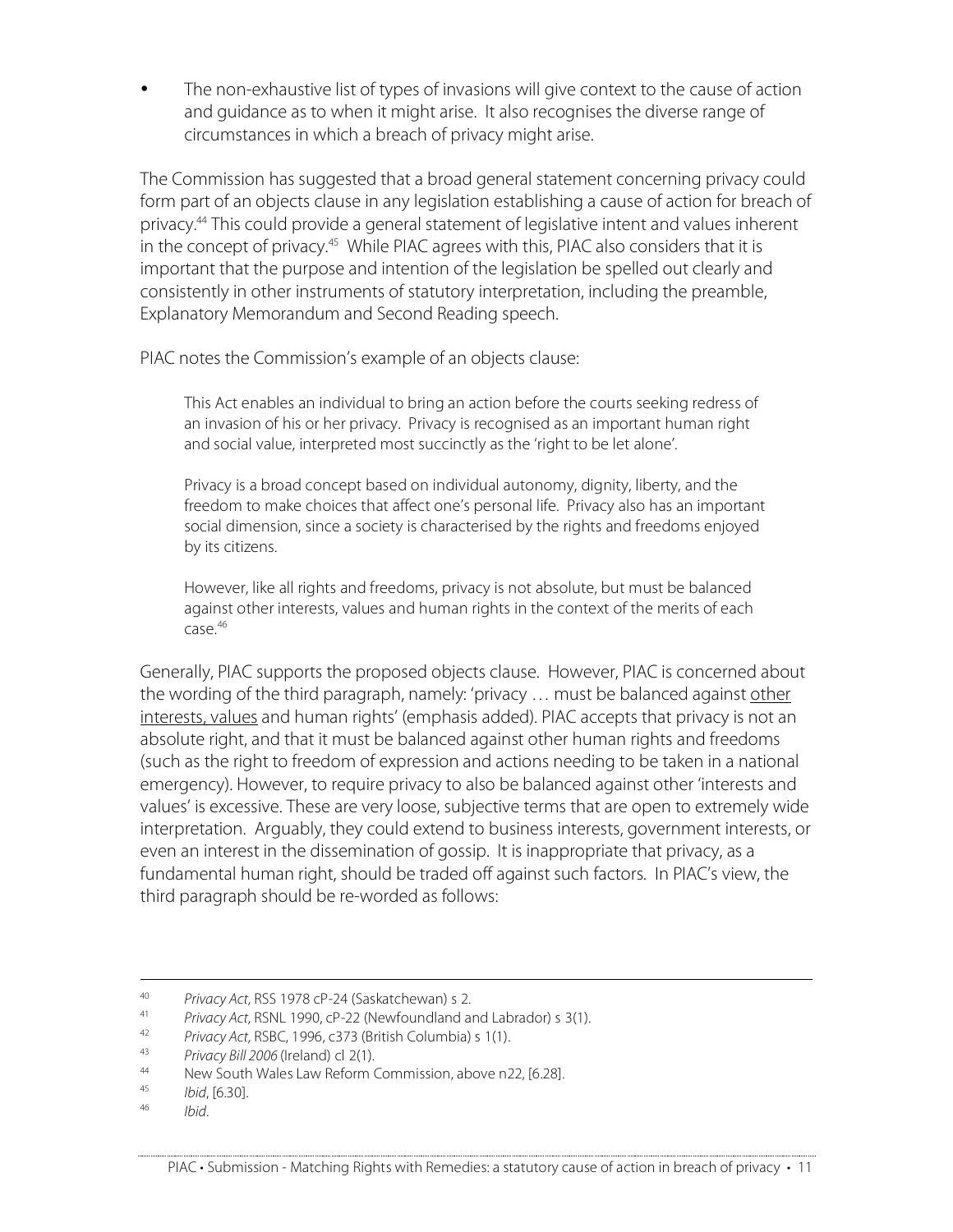However, like all rights and freedoms, privacy is not absolute, but must be balanced against other human rights and freedoms in the context of the merits of the particular circumstances.

Ideally, the statutory cause of action should be buttressed by a NSW Charter of Rights that recognises the right to privacy as a fundamental right. Having the right to privacy entrenched in a Charter of Rights would help to establish a culture in which there is a greater awareness of, respect for, and observance of this right at all levels of government and throughout the community. This in turn may lead to changes in the attitudes and conduct of people and organisations.

PIAC agrees with the Commission's suggestion that the cause of action should be expressed in terms of a right of action for invasion of privacy, rather than as a tort of violation of privacy.47 While PIAC notes that some jurisdictions have a statutory tort for invasion of privacy<sup>48</sup>, it is anticipated that there would be problems with this formulation in New South Wales, as it could lead to the cause of action being restricted by certain aspects of tort jurisprudence such as apportionment legislation and limitation periods. PIAC also notes that a cause of action for invasion of privacy may involve consideration of competing interests including the public interest and freedom of speech, that have not traditionally been relevant in the development of tortious causes of action.

#### **Recommendation 5**

PIAC agrees with the Commission's preferred statutory model (Proposal 1).

#### **Recommendation 6**

PIAC supports the Commission's example of an objects clause, with the exception of the third paragraph. PIAC recommends that the third paragraph be reworded as follows:

However, like all rights and freedoms, privacy is not absolute, but must be balanced against other human rights and freedoms in the context of the merits of the particular circumstances.

# **4.5 When should plaintiffs be entitled to an expectation of privacy?**

PIAC favours an objective test for determining whether or not a plaintiff is entitled to have an expectation of privacy. Most formulations refer to the need to show that the plaintiff had 'a reasonable expectation of privacy' in relation to the relevant conduct or information, and PIAC notes that the Commission has suggested this as a possible test. 49

We consider that the 'reasonable expectation' test is fluid enough to take account of factors such as the nature and incidence of the act, conduct or publication, the age and

### PIAC • Submission - Matching Rights with Remedies: a statutory cause of action in breach of privacy • 12

<sup>&</sup>lt;sup>47</sup> New South Wales Law Reform Commission, above n22, [1.5]-[1.7]<br><sup>48</sup> See far evample *Rivany Ast BSBC* 1996 s 273 (British Columbia), *Rri* 

See for example Privacy Act RSBC 1996 c 373(British Columbia); Privacy Act, CCSM 1987 cP125 (Manitoba); Privacy Act, RSS 1978 cP-24(Saskatchewan; Privacy Act, RSNL 1996 cP-22(Newfoundland); Privacy Bill, 2006 (Ireland).

<sup>49</sup> NSW Law Reform Commission, above n22, [7.5]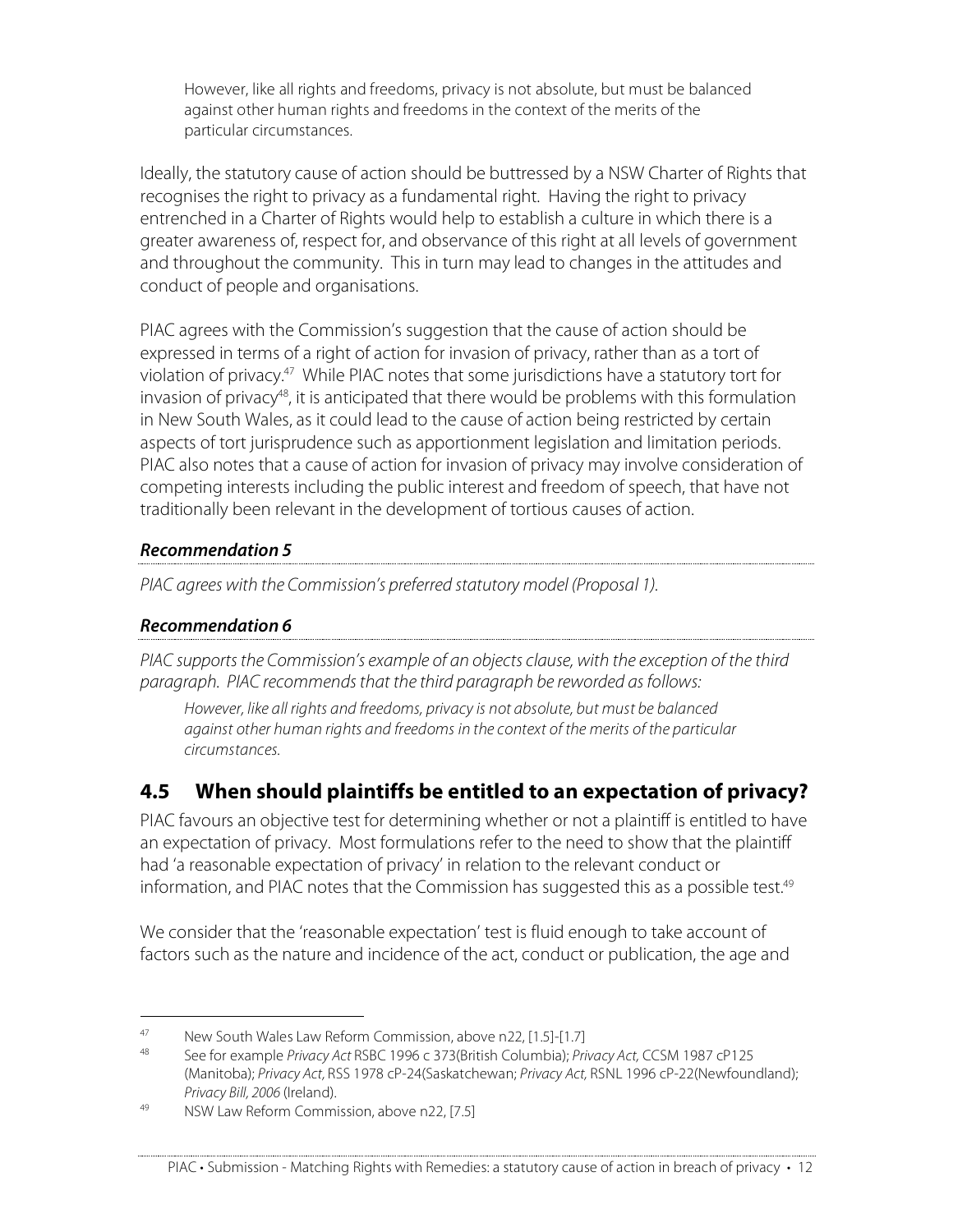circumstances of the plaintiff, the relationship between the parties, and the place where the alleged invasion of privacy took place.

## **Recommendation 7**

PIAC considers that a plaintiff will be entitled to a 'reasonable expectation of privacy' in relation to the relevant conduct or information.

# **4.6 What type of invasion should attract the protection of the proposed cause of action?**

PIAC also considers that an objective test should apply when determining the type of conduct that should attract the protection of the proposed cause of action.

PIAC notes that Gleeson CJ in the Lenah Game Meats case suggested an objective test in terms of what would be 'highly offensive to a reasonable person of ordinary sensibilities'.<sup>50</sup> However, in PIAC's opinion, this may set too high a threshold. PIAC notes the comments of Nicholls LJ in Campbell v MGN Ltd that the:

… highly offensive formulation can all too easily bring into account, when deciding whether the disclosed information was private, considerations which go more properly to issues of proportionality; for instance, the degree of intrusion into private life, and the extent to which the publication was a matter of proper public concern. This could be a recipe for confusion. 51

A more appropriate test of seriousness may be where the act complained of would be regarded as offensive to a reasonable person of ordinary sensibilities.

PIAC notes the Commission has set out the following example of the types of invasions of privacy that a statutory cause of action might seek to remedy:

A person would be liable under this Act for invading the privacy of another, if he or she:

- (a) interferes with that person's home or family life;
- (b) subjects that person to unauthorised surveillance;
- (c) interferes with, misuses or discloses that person's correspondence or private written, oral or electronic communications;
- (d) unlawfully attacks that person's honour and reputation;
- (e) places the individual in a false light;
- (f) discloses embarrassing facts relating to that person's private life;

<sup>&</sup>lt;sup>50</sup> Australian Broadcasting Commission v Lenah Game Meats Pty Ltd (2001) 208 CLR 199 at [42]<br><sup>51</sup> Campbelly MCN Ltd [2004] 2 AC 457 at [22] Campbell v MGN Ltd [2004] 2 AC 457 at [22].

PIAC • Submission - Matching Rights with Remedies: a statutory cause of action in breach of privacy • 13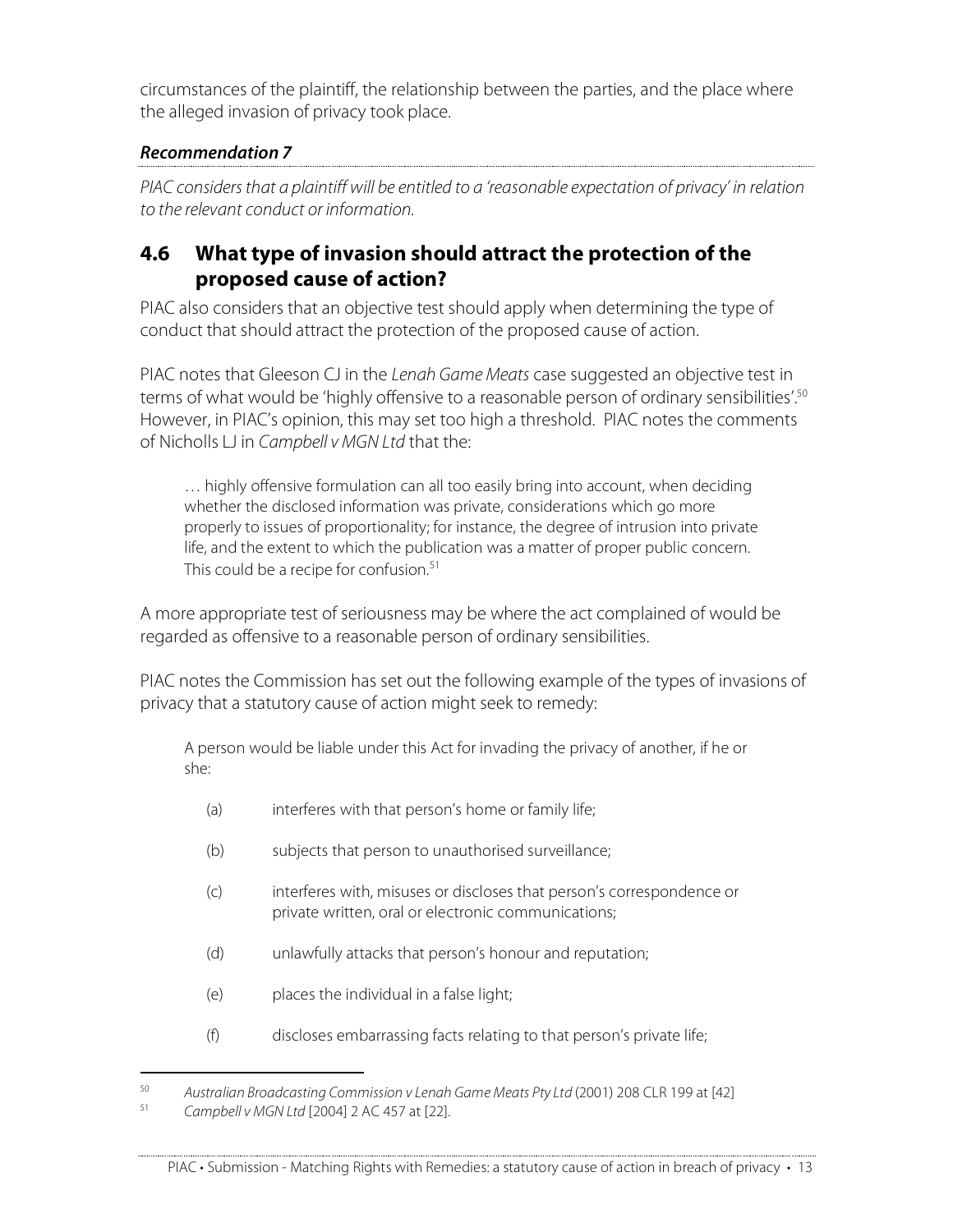(g) uses that person's name, identity, likeness or voice without authority or consent.

This list should be interpreted as illustrative and not exhaustive. 52

PIAC considers that a non-exhaustive list of this nature is a helpful way of giving context to the types of conduct that may give rise to an action for invasion of privacy. PIAC believes, however, that example (b) should be extended to also make it an invasion of privacy if a person discloses information, documentation or material obtained by unauthorised surveillance. In many cases, it is not just the act of surveillance itself that leads to an invasion of privacy, but also the subsequent use that is made of material gained during surveillance (for example, publication of the material by the media). PIAC notes that the proposed privacy legislation in Ireland covers disclosure of surveillance material. 53

#### **Recommendation 8**

PIAC considers that an invasion of privacy should attract the protection of the proposed statutory cause of action where it would be regarded as offensive to a reasonable person of ordinary sensibilities.

#### **Recommendation 9**

PIAC recommends that the following be added to the Commission's proposed non-exhaustive list of the types of conduct that may amount to an invasion of privacy:

discloses information, documentation or material obtained by unauthorised surveillance.

# **4.7 When should the plaintiff be taken to have consented to an invasion of privacy?**

It is important to recognise that some people may have limited or no capacity to meaningfully give or refuse consent to an invasion of privacy. For example, minors, people in detention, people with intellectual disability and people with mental illness may face barriers in exercising their privacy rights, including consent.

The statutory cause of action should be framed in such a way that it takes account of whether consent is given genuinely and freely, is not obtained by fraud or duress, and demonstrates actual agreement between the parties.

Lack of consent could be stipulated as essential element of cause of action (as in the proposed Irish legislation),<sup>54</sup> or a matter to be considered when assessing reasonableness, or as an exception to the cause of action or as a defence.

PIAC notes that in some circumstances, it may actually be impossible to refuse consent to what may potentially be a breach of privacy. For example, one cannot meaningfully

I <sup>52</sup> New South Wales Law Reform Commission, above n22, [6.31].<br><sup>53</sup> Privacy Rill 2006 (Ireland) cl. 3(2)(b)

<sup>&</sup>lt;sup>53</sup> Privacy Bill, 2006 (Ireland) cl. 3(2)(b).<br><sup>54</sup> Privacy Bill (Ireland) cl. 3(c)

Privacy Bill (Ireland) cl 3(c).

PIAC • Submission - Matching Rights with Remedies: a statutory cause of action in breach of privacy • 14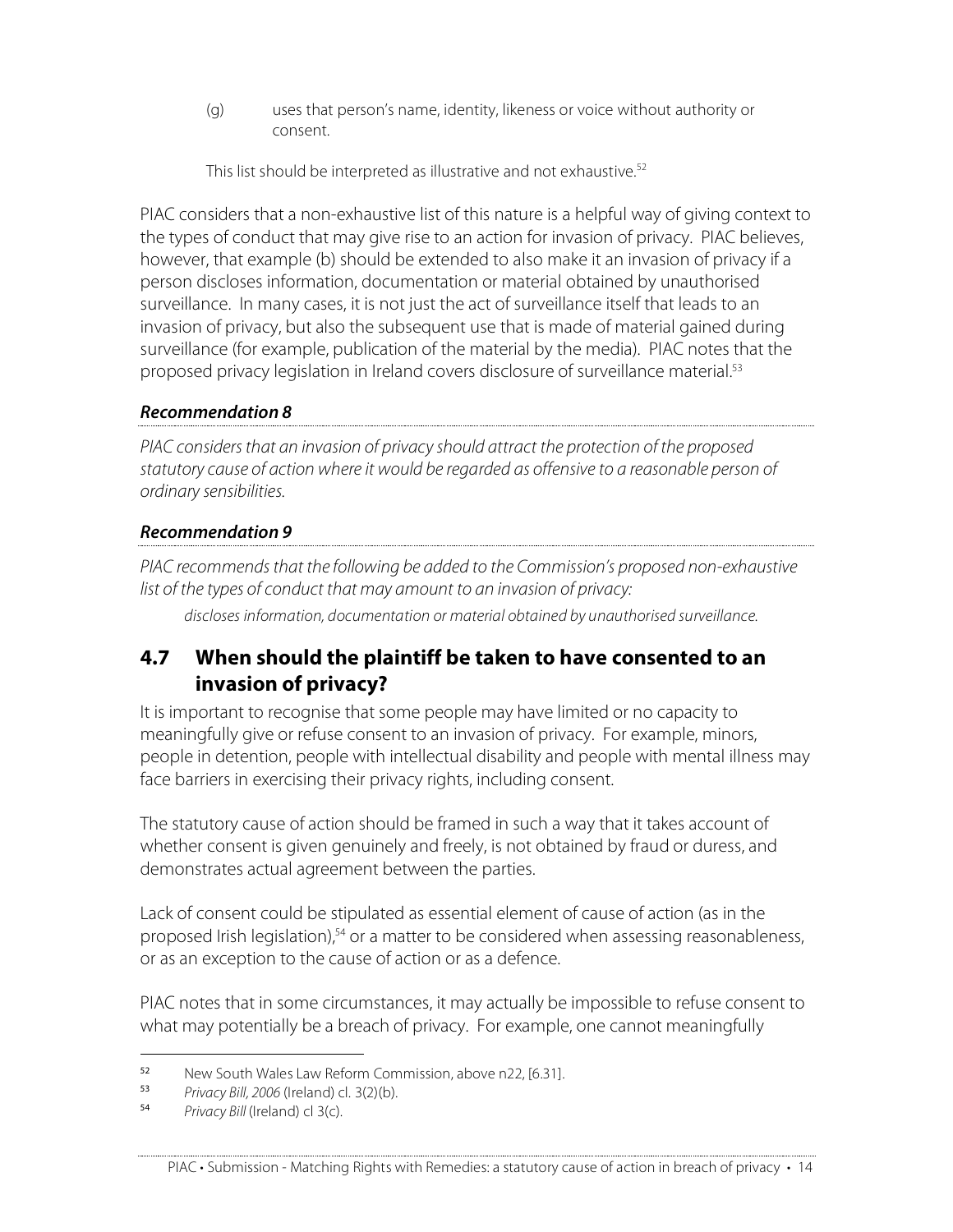consent or otherwise to being subjected to video surveillance when standing in a lift or using an automatic teller machine. In most, if not all such circumstances, there is no alternative to using the particular facility to access services.

A further problem is that people are frequently unaware that they are being subjected to surveillance. The Workplace Surveillance Act 2005 (NSW) requires employers to notify their employees about camera, computer or tracking surveillance, unless the employer has a covert surveillance authority granted by a Supreme Court judge. However, there is no similar legislative requirement to disclose the use of electronic or other surveillance in circumstances other than the workplace (for example the use of CCTV in parking lots and streets or the taking of photographs or video footage of people in crowded places so that these can be matched to photographs contained in police databases using facial recognition technology<sup>55</sup>). If there is to be a statutory cause of action for invasion of privacy, consideration needs to be given to whether there should also be legislated obligations to disclose the use of video or other surveillance wherever it is used. Arguably, without such obligations, any consent is illusory.

#### **Recommendation 10**

PIAC recommends that the statutory cause of action be framed in such a way that it takes into account whether consent is informed, genuine and given freely in the circumstances.

# **4.8 Should liability for invasion of privacy in relation to disclosure of information be restricted to information not already in the public domain, and if so, how should the concept of public domain be construed?**

Where personal information has been released already, or forms part of a public record, a plaintiff should not necessarily be precluded from bringing an action for invasion of privacy based on the release or re-release of that information.

The collection, use and disclosure of information about a person from publicly available sources can still have considerable privacy impacts. For example, information in the public domain would arguably include press clippings, which might contain inaccurate information, or accurate information that is open to misinterpretation.

Information may still be private and personal to the plaintiff, despite the fact that it has been published, or is contained in a public record (for example, a person's criminal record, their HIV status, or the fact that they are a rape victim). Although, technically, the public can access many records, access to them may be constrained in reality by practical and logistical constraints, such as the need to pay a fee.<sup>56</sup>

I <sup>55</sup> Such technology has been used at the US Super Bowl: see Peter Slevin, 'Focus on fans has them for and agin', The Age, 11 February 2001.

<sup>56</sup> Hong Kong Law Reform Commission, Civil Liability for Invasion of Privacy (2004) [7.109].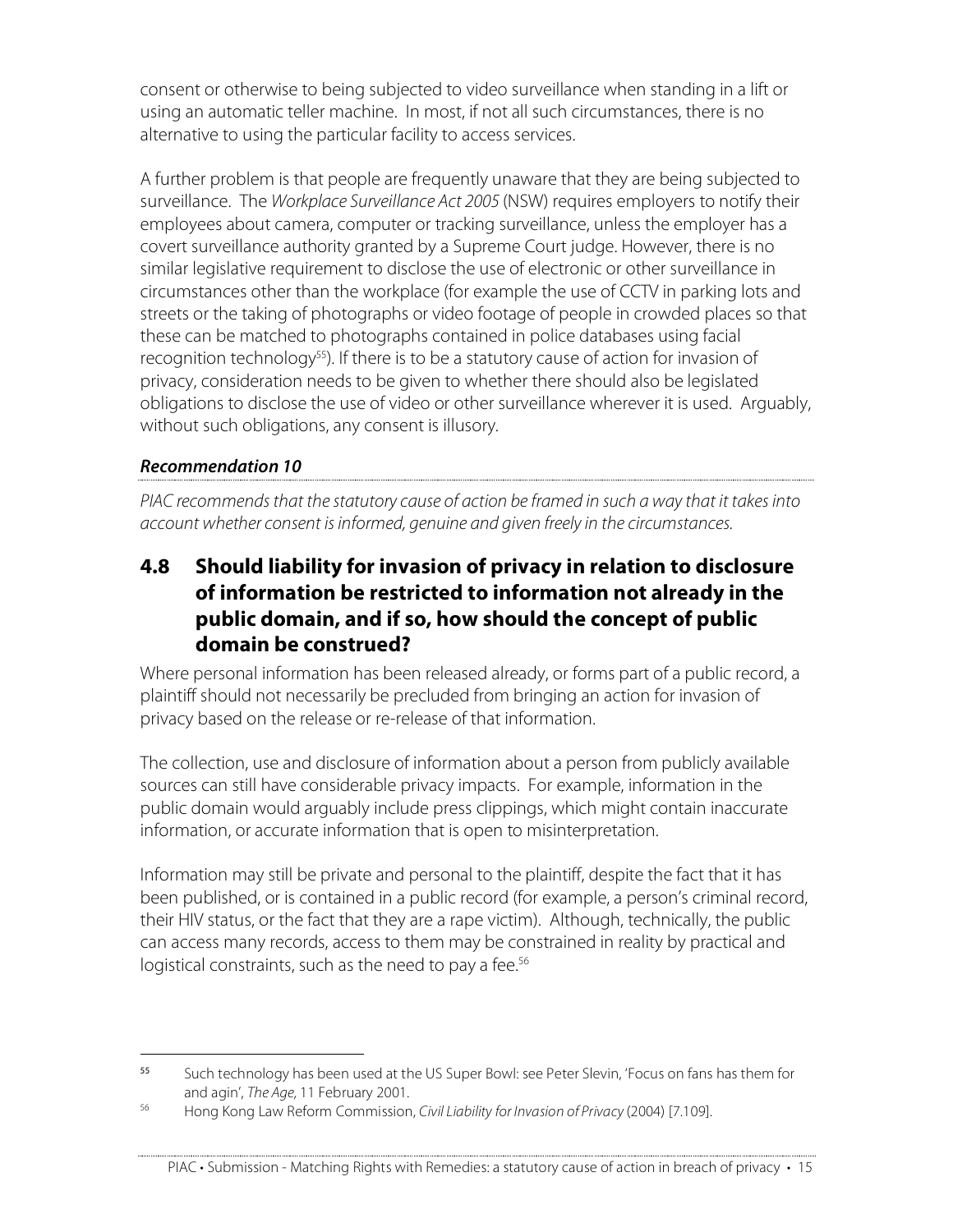In some cases information could be in the 'public domain' erroneously or unlawfully. For example, a copy of a letter from the manager of an organisation to an employee reprimanding the employee for unprofessional conduct might be leaked to persons outside the organisation, including the media.<sup>57</sup> In cases such as this, the plaintiff should not be denied a remedy.

#### **Recommendation 11**

PIAC recommends that a plaintiff should not be precluded from bringing an action for invasion of privacy in relation to information that is already in the public domain.

# **4.9 Should liability for a cause of action for invasion of privacy be restricted to intentional acts only, or extend to reckless and/or negligent acts?**

There can be no doubt that a person or entity should be liable for acts that deliberately or wilfully invade a plaintiff's privacy. However, limiting liability to intentional acts would narrow the scope of the cause of action unacceptably and encourage indifference to breaches of privacy.

PIAC considers that liability should also extend to reckless acts, where, for example, the defendant deliberately ignored a risk of harmful consequences arising from an action, or failed to give any thought to whether there was any such risk.

PIAC notes that the Commission suggests that 'including liability for negligent or accidental acts in relation to all invasions of privacy would, arguably go too far'. <sup>58</sup> PIAC does not accept this view and believes that negligent acts can, in some cases, lead to extremely serious breaches of privacy, where the impact can be just as serious for the plaintiff as those of a deliberate or reckless breach. For example, in one matter, PIAC represented a client whose medical records had been exposed on the internet by an employee of the hospital that had been treating her. Although the breach of privacy was negligent rather than deliberate, the impact on the client was catastrophic because of her vulnerability and the sensitivity of the information disclosed, which included information about her psychiatric treatment.

Many systemic breaches of privacy may be due to negligence, rather than to reckless or intentional acts. For example, an organisation with inadequate security procedures might unwittingly release personal information about a number of its clients. It is inappropriate that victims of these breaches of privacy should have no recourse to legal action. Restricting liability to reckless or intentional acts may also discourage organisations from taking steps to ensure that their privacy managements systems are adequate and may encourage indifference to privacy protection.

<sup>&</sup>lt;sup>57</sup> Reuber v Food Chemical News Inc 925 F2d 703 (United States Court of Appeal,  $4<sup>th</sup>$  Circuit, 1990).

New South Wales Law Reform Commission, above n22, [7.24].

PIAC • Submission - Matching Rights with Remedies: a statutory cause of action in breach of privacy • 16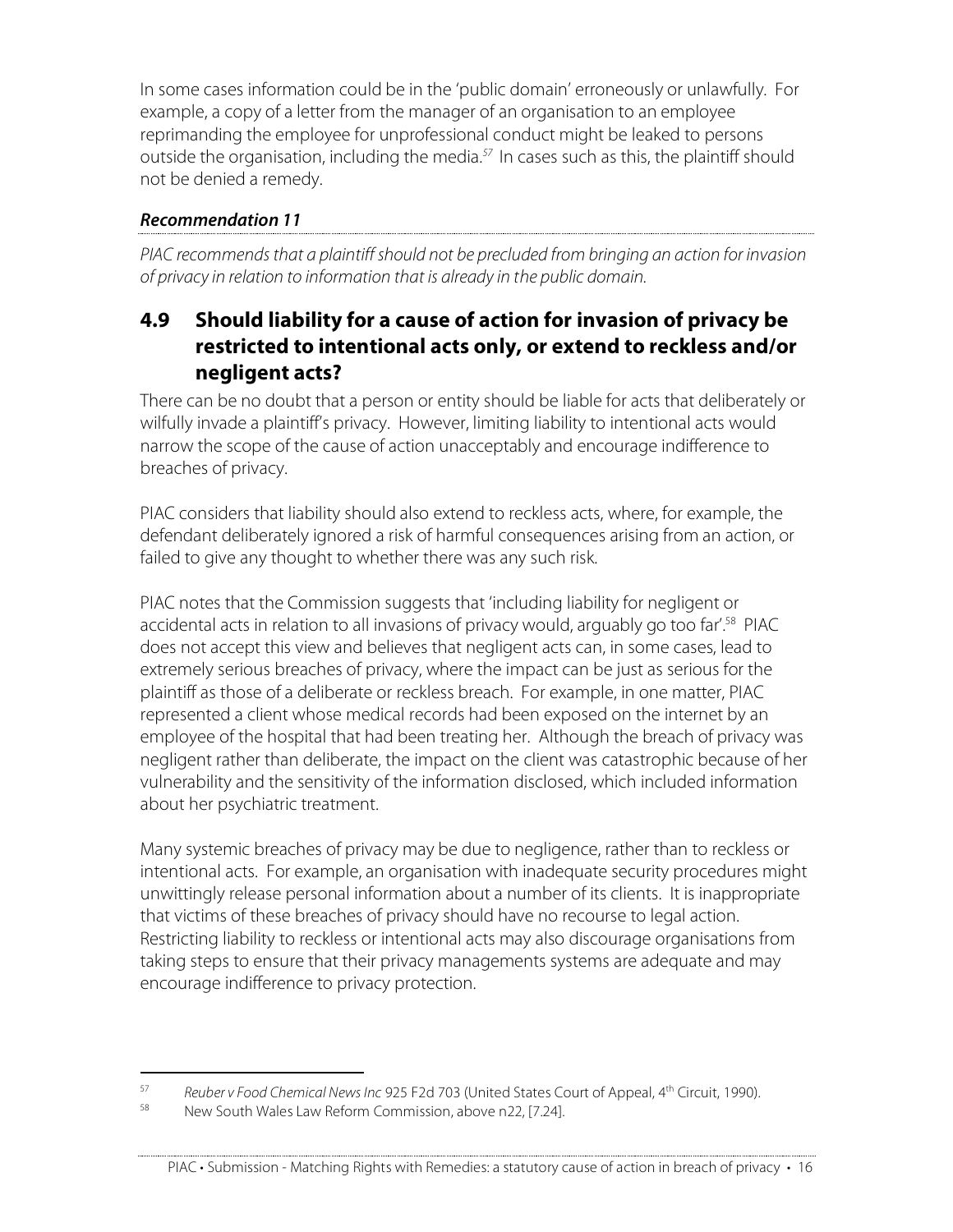As with other laws that protect against breaches of fundamental human rights, such as anti-discrimination laws, it is important that laws protecting the right of privacy do not require the plaintiff to establish intention. To do so would set the bar to high and fail to encourage compliance promotion activities.

#### **Recommendation 12**

PIAC recommends that liability for invasion of privacy be extended to reckless and/or negligent acts.

# **4.10 How should a cause of action for invasion of privacy take account of the public interest?**

The Commission proposes that a statutory cause of action for invasion of privacy should take account of the 'public interest'. 59

Like the term 'privacy' the term 'public interest' is not easy to define. It has been characterised by Lord Denning MR as 'a matter that is such as to affect people at large, so that they may be legitimately interested in, or concerned at, what is going on, or what may happen to them or others'. 60

PIAC agrees that the right to privacy is not an absolute right and that it should, in certain circumstances, give way to certain countervailing rights and obligations such as the right to freedom of expression and national security.

However, it should not be forgotten that there is also a significant 'public interest' in maintaining privacy and upholding confidences. <sup>61</sup> If people don't feel their privacy is going to be protected, they will be less inclined to be forthcoming with information, and may provide misleading information. Therefore, a statutory cause of action for the invasion of privacy should not set up the right to privacy against the 'public interest'. Rather, the statute should require a careful weighing up of the public interest in maintaining privacy with any countervailing public interest requiring disclosure.

It will also be important that the statute clarify the point at which the 'weighing up' process is to occur. One option is for the 'public interest' to feature as an element of the cause of action itself, so that the plaintiff has to establish that in the particular case the public interest in their privacy outweighs any public interest asserted by the defendants. Alternatively, the 'public interest' issue could be addressed when considering whether there is a defence to an invasion of privacy.

PIAC prefers the latter approach. PIAC submits that the former approach would place an unreasonably onerous evidentiary burden on plaintiffs and is likely to discourage the bringing of claims under the statute. Further, the question of balancing countervailing public interests only arises where the defendant seeks to rely on a public interest defence.

<sup>&</sup>lt;sup>59</sup> New South Wales Law Reform Commission, above n22, [7.26]<br><sup>60</sup> London Artists Ltd v Littler [1969] 2 OB 375 at 391

<sup>&</sup>lt;sup>60</sup> London Artists Ltd v Littler [1969] 2 QB 375 at 391.<br><sup>61</sup> Attorney General v Guardian Newspapers Ltd (No. 2

Attorney-General v Guardian Newspapers Ltd (No 2) [1990] 1 AC 109, per Lord Keith of Kinkell at 2.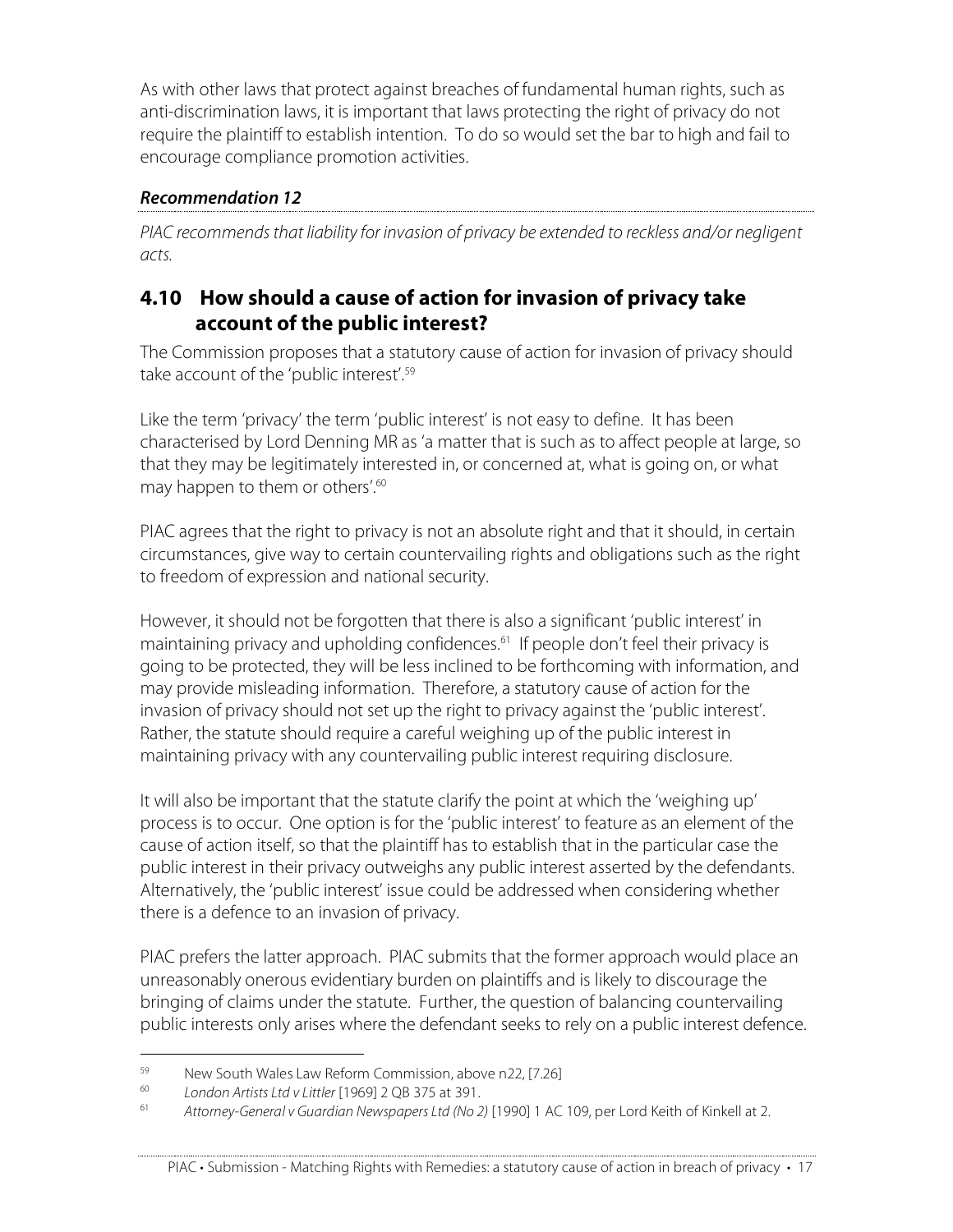PIAC notes that jurisdictions that currently provide for a statutory cause of action for invasion of privacy generally do so within a broader constitutional or human rights frameworks that recognise a 'right to privacy' alongside other rights, concerns and freedoms, such as freedom of speech and national security. Without privileging one right over the other, courts in these jurisdictions engage in a delicate balancing act, giving appropriate weight to the various rights, concerns and freedoms based on the facts at hand. PIAC reiterates the need for a NSW Charter of Rights that specifically recognises an enforceable right to privacy to enable this balancing process to be fully implemented.

#### **Recommendation 13**

PIAC recommends that a cause of action for the invasion of privacy should recognise the right to privacy as a public interest in itself that has to be balanced against competing public interests such as freedom of communication. The appropriate time for this balancing process to take place is when considering whether or not there is a successful defence to an action for invasion of privacy.

## **4.11 What public interest factors should qualify an otherwise actionable invasion?**

The most obvious public interest factor or countervailing freedom that should qualify an otherwise actionable invasion of privacy is the right to freedom of expression.

The common law has long recognised that the public interest requires the maintenance of freedom of expression. This relates to the free flow of information, the freedom to hold and impart ideas and the right of the public to be informed on matters of public interest.

PIAC notes that some jurisdictions take into account the 'newsworthiness' of information when considering whether or not the right to freedom of expression should qualify the right to privacy.<sup>62</sup> PIAC considers that this test is too broad, and in danger of privileging freedom of expression over privacy to the extent that a statutory cause of action for the protection of privacy could be rendered meaningless. It is important to distinguish between whether it is in the public interest to make something known, or whether it is simply 'interesting' to the public to make something known. PIAC favours a 'legitimate public concern' test as was applied in the New Zealand case of Hosking v Runting.<sup>63</sup> This test considers whether there is legitimate public concern in the information or material to justify publication and whether in the circumstances those to whom publication is made can reasonably be said to have a right to be informed of it.<sup>64</sup>

 $62$  The general approach in the United States, driven by the First Amendment, permits the publication of 'newsworthy information'. The Privacy Act RSS 1978 cP-24 (Saskatchewan) s 4(1)(e) contains a defence that the violation was necessary and incidental to newsgathering and reasonable in the circumstances.

 $^{63}$  [2005] 1 NZLR 1.

<sup>64</sup> Hosking v Runting [2005] 1 NZLR 1 [133] – [134].

PIAC • Submission - Matching Rights with Remedies: a statutory cause of action in breach of privacy • 18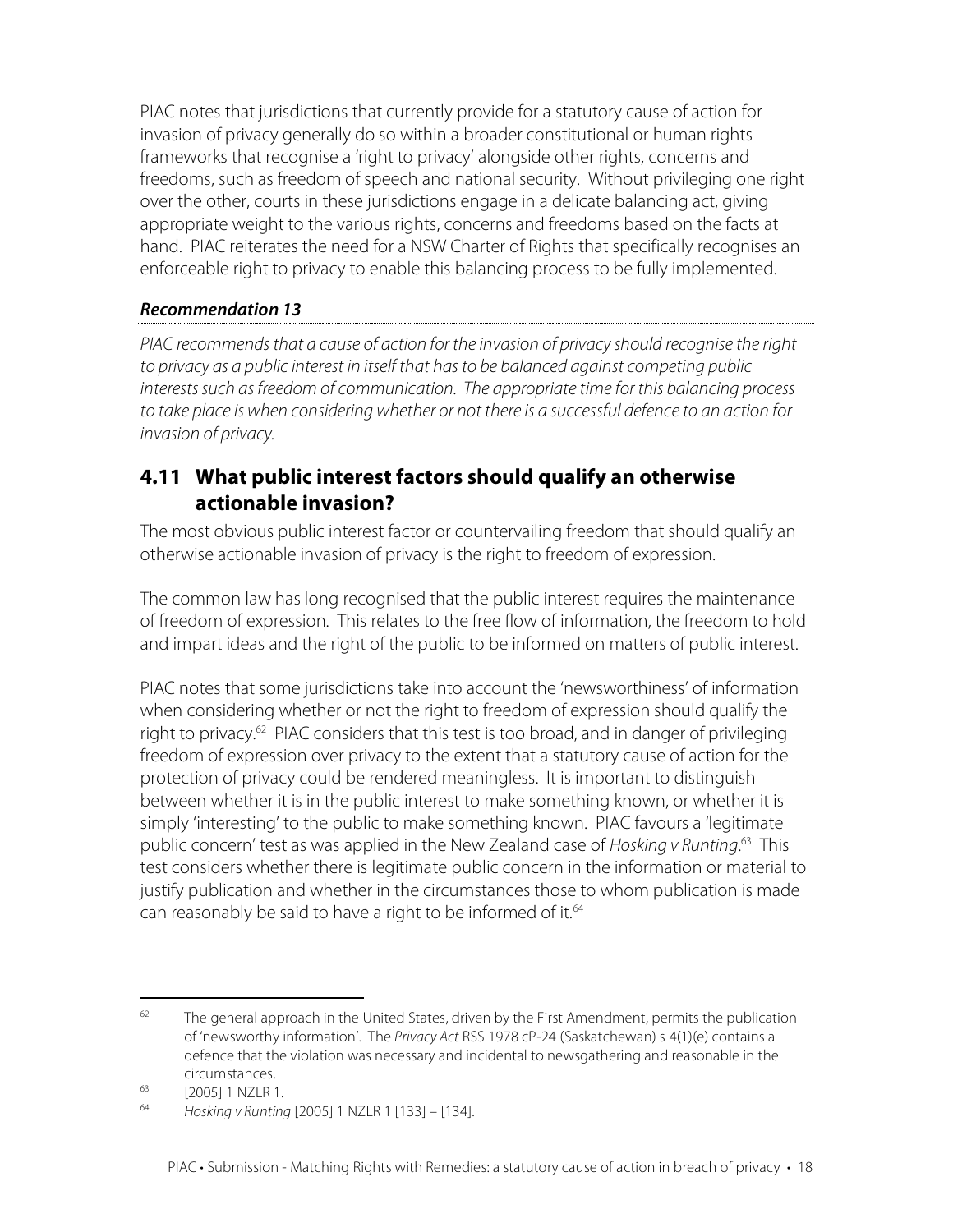A further factor that would properly qualify the right to privacy is the freedom of political communication implied in the Constitution. The High Court has held that there is implied in the Constitution a freedom of communication on political and governmental matters. 65 This prevents the Commonwealth, States and Territories from introducing laws that restrict communication on political and governmental matters in a manner that is inconsistent with Australia's system of representative government.

The public interest may sometimes also require disclosure of matters relating to national security, the commission of criminal offences or threats to public health or safety.

#### **Recommendation 14**

PIAC considers that the public interest factors that may qualify a right to privacy include freedom of expression, freedom of political communication, threats to national security, potential criminal conduct and threats to public health or safety.

# **4.12 Should the plaintiff be required to prove loss or damage in order to bring an action for invasion of privacy?**

PIAC considers that it would be inappropriate and potentially very restrictive to require a plaintiff to prove that any actual loss or damage arose from the alleged invasion of privacy.

In many cases there will be a lack of clear, provable damage arising from a breach of privacy. The majority of the clients for whom PIAC has acted in breach of privacy matters have suffered distress, humiliation and insult as a result of invasions of their privacy, rather than any provable psychiatric or economic damage. In some cases, the effect of a breach of privacy may simply be to prevent someone from doing something that they would normally do. For example, if they have been subjected to unwarranted surveillance, they may feel reluctant to leave their home. In this type of situation, it is difficult to point to any provable damage in a legal sense.

PIAC notes that the privacy statutes of British Columbia, Saskatchewan, Manitoba, Newfoundland and Labrador all provide that the tort of violation of privacy is actionable per se<sup>66</sup>, as does the Privacy Bill currently before the Irish Parliament.<sup>67</sup> PIAC supports this approach, seeing it as being consistent with privacy being a fundamental human right, and as such, a right that should actionable without proof of damage.

### **Recommendation 15**

PIAC recommends that the plaintiff not be required to prove loss or damage in order to succeed in an action for breach of privacy.

<sup>&</sup>lt;sup>65</sup> Lange v Australian Broadcasting Corporation (1997) 189 CLR 520 at 523.<br><sup>66</sup> Primary Act BSBC 1996 (British Columbia) 6273 6 1(1): Britagy Act BSS 19

Privacy Act RSBC 1996 (British Columbia), c373, s 1(1); Privacy Act RSS 1978, cP-24 (Saskatchewan) s 2; Privacy Act CCSM cP125 (Manitoba) s 2(1); Privacy Act RSNL 1990 c P-22 (Newfoundland and Labrador) s 3(1).

<sup>67</sup> Privacy Bill 2006 (Ireland) cl 2(2).

PIAC • Submission - Matching Rights with Remedies: a statutory cause of action in breach of privacy • 19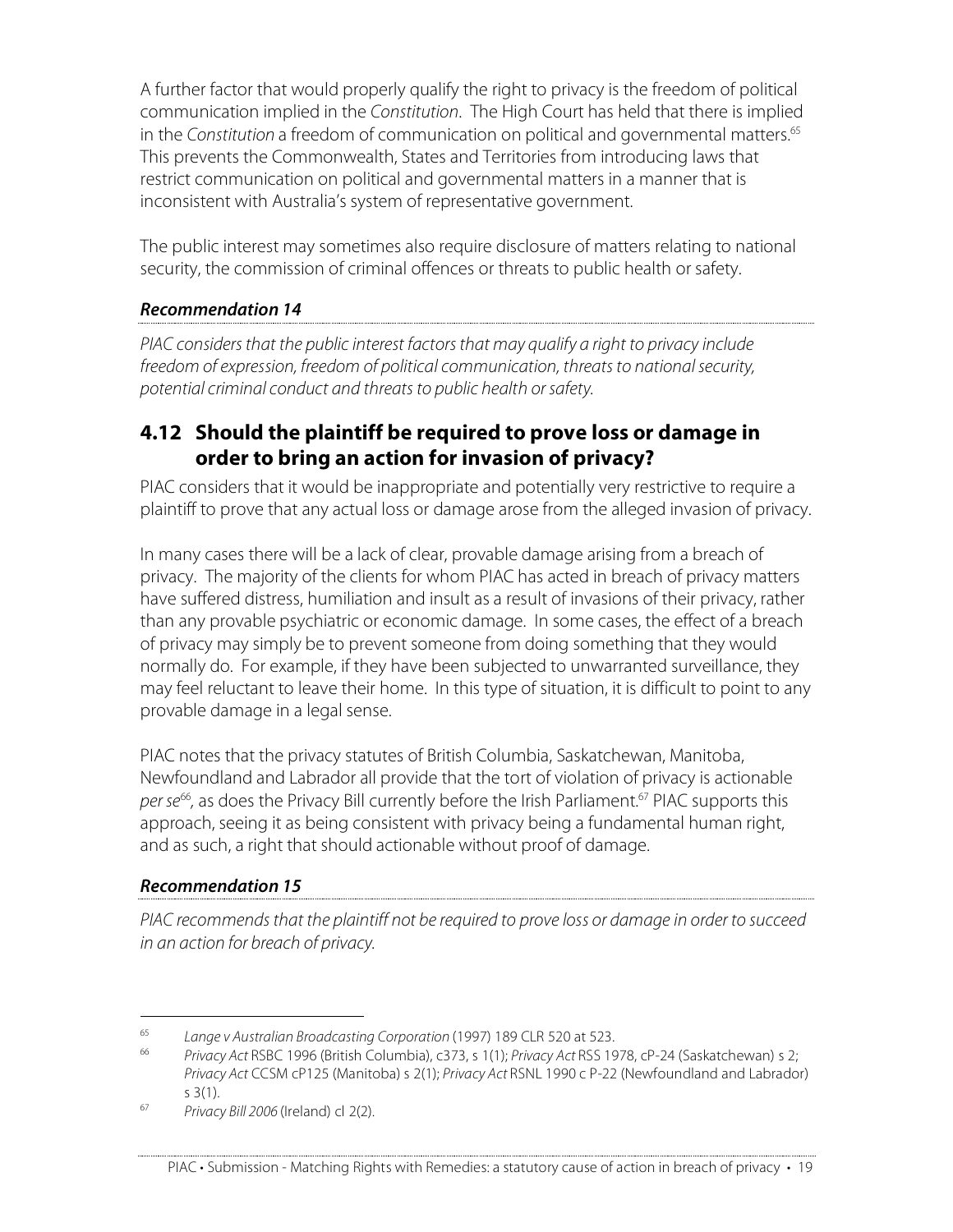# **4.13 Should an action for invasion of privacy be available only to natural persons or should it be available to corporations as well? If so, when?**

Privacy is a human right, concerned with dignity and the value of lives of human beings. It is therefore inappropriate that the right to privacy extend to corporations. To allow corporations to bring an action for invasion of privacy suggests that privacy is about commercial or property interests, rather than about dignity and personal autonomy.

PIAC notes the comments of Gleeson CJ in ABC v Lenah Game Meats Pty Ltd:

Some forms of corporate activity are private. For example, neither members of the public, nor even shareholders, are ordinarily entitled to attend directors' meetings… However, the foundation of much of what is protected, where rights of privacy, as distinct from rights of property, are acknowledged, is human dignity. This may be incongruous when applied to a corporation. 68

Corporations have adequate protection using other remedies such as causes of action based on property rights, contractual obligations, breach of confidence and injurious falsehood. Allowing corporations to rely on protections for human rights could potentially interfere with legitimate government attempts to regulate the activities of corporations for the benefit of the public. 69

#### **Recommendation 16**

PIAC recommends that a statutory cause of action for invasion of privacy should only be available to natural persons.

### **4.14 Should an action for invasion of privacy come to an end with the death of the person whose privacy is alleged to have been invaded?**

PIAC notes that most existing statutory causes of action for invasion of privacy lapse with the death of the person whose privacy has allegedly been invaded.<sup>70</sup> This is consistent with the position under the *Defamation Act 2005* (NSW) $^{71}$  and can be seen as flowing from the fact that the right to privacy is generally seen as a personal right. It has also been justified on the basis that because the main mischief of an invasion of privacy is the

<sup>&</sup>lt;sup>68</sup> Australian Broadcasting Corporation v Lenah Game Meats Pty Ltd (2001) 208 CLR 199 [43] (per Gleeson CJ; see similar comments by Gummow and Hayne JJ at [132].

 $69$  See, for example, McDonald Inc v Canada [1995] 3 SCR 199 where a tobacco company was able to successfully challenge Canadian legislation that restricted the sale and advertising of tobacco products without a health warning, using human rights legislation.

<sup>&</sup>lt;sup>70</sup> Privacy Act RSBC 1996 c373 (British Columbia) s 5; Privacy Act RSNL 1990 cP-22 (Newfoundland and Labrador) s 11; Privacy Act RSS 1978 cP-24 (Saskatchewan) s 10; and Privacy Bill 2006 (Ireland) cl 15.

 $71$  Defamation Act 2005 (NSW) s 10.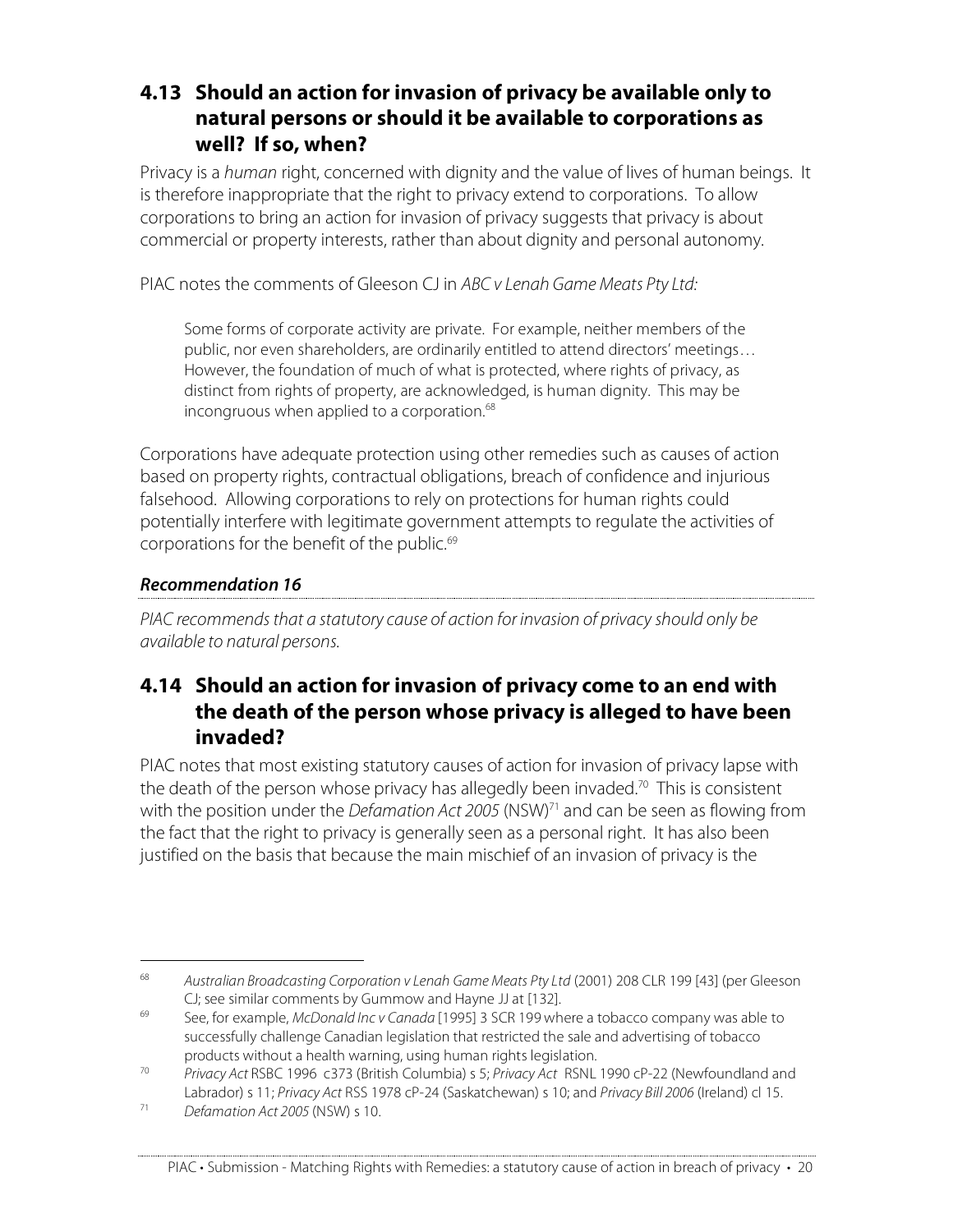mental harm and injured feelings suffered by an individual, only living individuals should be allowed to seek relief. 72

However, some actions may have a considerable impact on the privacy of the relatives of a deceased person (for example, the taking of photographs of their remains, or the publication of an article containing embarrassing information about their private life, or the manner in which they died). In these circumstances, it is appropriate that the relatives of the deceased person have some means of seeking compensation, or restraining further breaches of privacy. PIAC notes that in France, the right to privacy survives the death of the aggrieved and may be enforced by family of deceased.<sup>73</sup>

Some invasions or privacy may raise systemic issues that should be addressed, notwithstanding the death of the complainant. When discussing the issue of whether a discrimination complaint should survive the death of a complainant, the New South Wales Anti-Discrimination Board observed:

Although it will rarely be appropriate for the estate to be awarded damages, the larger issues of principle which are involved should not die with the complainant. For example, policies or practices applied to the complainant may need to be changed so that discrimination does not occur in the future.<sup>74</sup>

There is now provision in the Anti-Discrimination Act 1977 (NSW) (**ADA**) for a complaint to survive the death of a complainant and for the legal personal representative of the complainant to continue carriage of the complaint. <sup>75</sup> PIAC suggests that the Commission give consideration to a similar provision in any legislation setting up a statutory cause of action for invasion of privacy, so that an action can be maintained after a person's death, at least in circumstances where important systemic issues are involved. Like discrimination, invasion of privacy can be characterised as a societal wrong. The Commission's proposed objects clause specifically recognises this, by referring to the 'social value' of privacy and the fact that '[p]rivacy … has an important social dimension, since a society is characterised by the rights and freedoms enjoyed by its citizens'. <sup>76</sup> The continuation of a cause of action for invasion of privacy after a person's death may assist in achieving the societal objects of the proposed legislation, regardless of whether or not it results in a personal remedy.

 $72$  Hong Kong Law Reform Commission, *Civil Liability for Invasion of Privacy* (2004) Recommendation 29 [12.24].

 $73$  A Gigante, 'Ice Patch on the information superhighway: foreign liability for domestically created content' (1996) Cardozo Arts and Entertainment Law Journal 523 at 543, note 113.

<sup>74</sup> New South Wales Anti-Discrimination Board, Submission to the New South Wales Law Reform Commission on Review of the Anti-Discrimination Act 1977 (NSW), Submission 1 (May 1994) at 182.

<sup>&</sup>lt;sup>75</sup> Anti-Discrimination Act 1977 (NSW) s 93(1).

New South Wales Law Reform Commission, above n22, [6.30].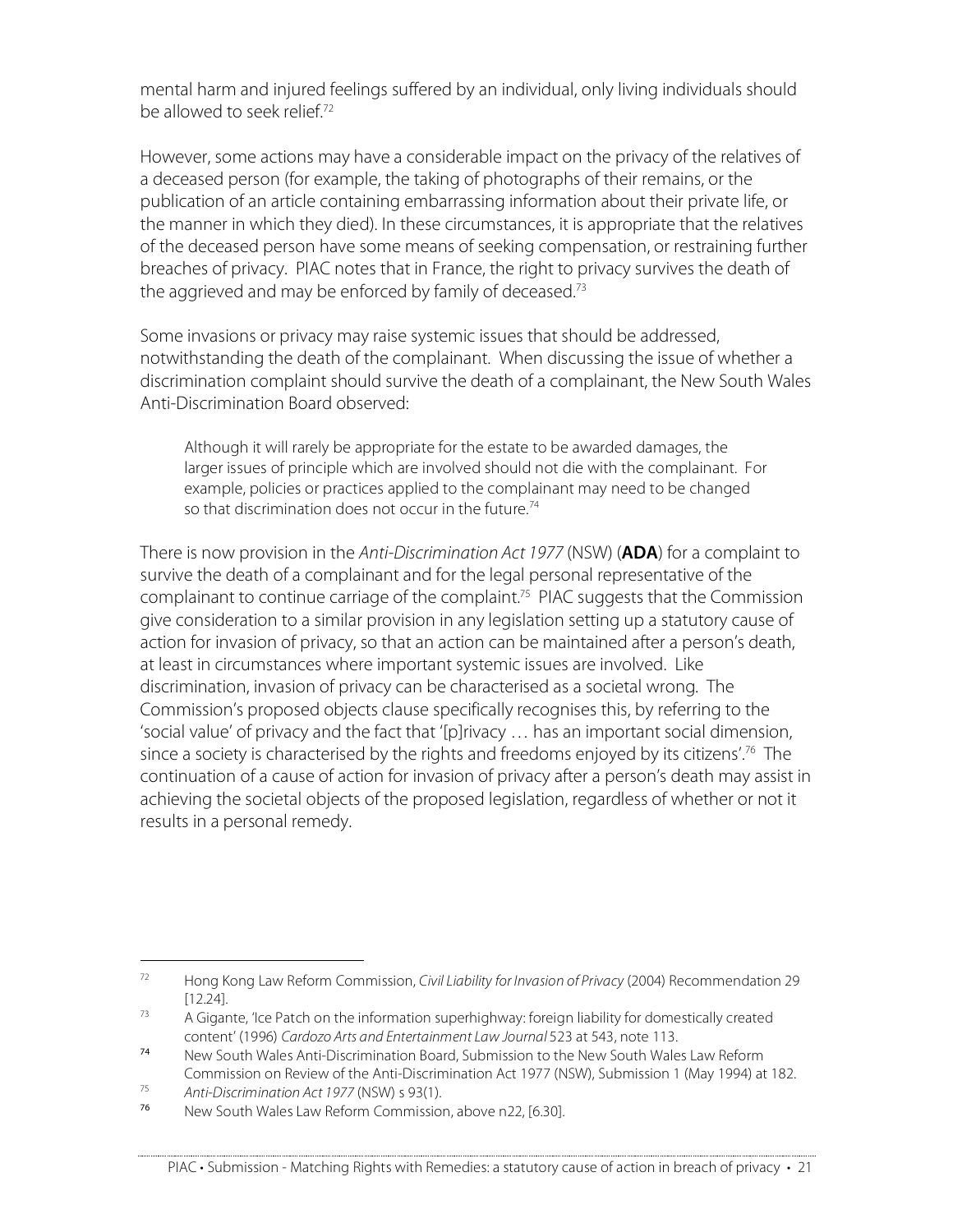#### **Recommendation 17**

PIAC recommends that an action for invasion of privacy should be able to continue after the death of the person whose privacy has been invaded, at least where important systemic issues are involved.

# **4.15 How should invasion of privacy deal with 'relational claims'?**

A relational claim would allow a plaintiff to bring an action for invasion of privacy by alleging that he or she suffers 'injury' from publicity about another person, simply by reason of his or her relationship with that person. PIAC considers that there may be situations in which such an action is warranted. These might include where:

- a child suffers emotional distress as a result of the publication by the media of a picture of their deceased parent;
- a parent suffers hurt and humiliation (or worse, such as workplace discrimination) because of disclosure by the media of their child's criminal record;
- publicity about a person having a genetic illness might cause that person's relatives to suffer injury and embarrassment (or worse) through the implication that they also have that genetic condition.

PIAC recognises, however, that there may be practical problems with such an approach, as arguably, it may require a person to consider the interests of others before he or she can consent to what would otherwise be an invasion of his or her privacy.

#### **Recommendation 18**

PIAC recommends that in certain limited circumstances, plaintiffs should be able to bring 'relational' claims.

# **4.16 Do you agree with the Commission's approach to the remedies that should be available in response to an invasion of privacy (Proposal 2)?**

Proposal 2 states:

The statute should provide that where the court finds that there has been an invasion of the plaintiff's privacy, the Court may, in its discretion, grant any one or more of the following:

- damages, including aggravated damages, but not exemplary damages;
- an account of profits;
- an injunction;
- an order requiring the defendant to apologise to the plaintiff;
- a correction order;
- an order for the delivery up and destruction of material;
- a declaration;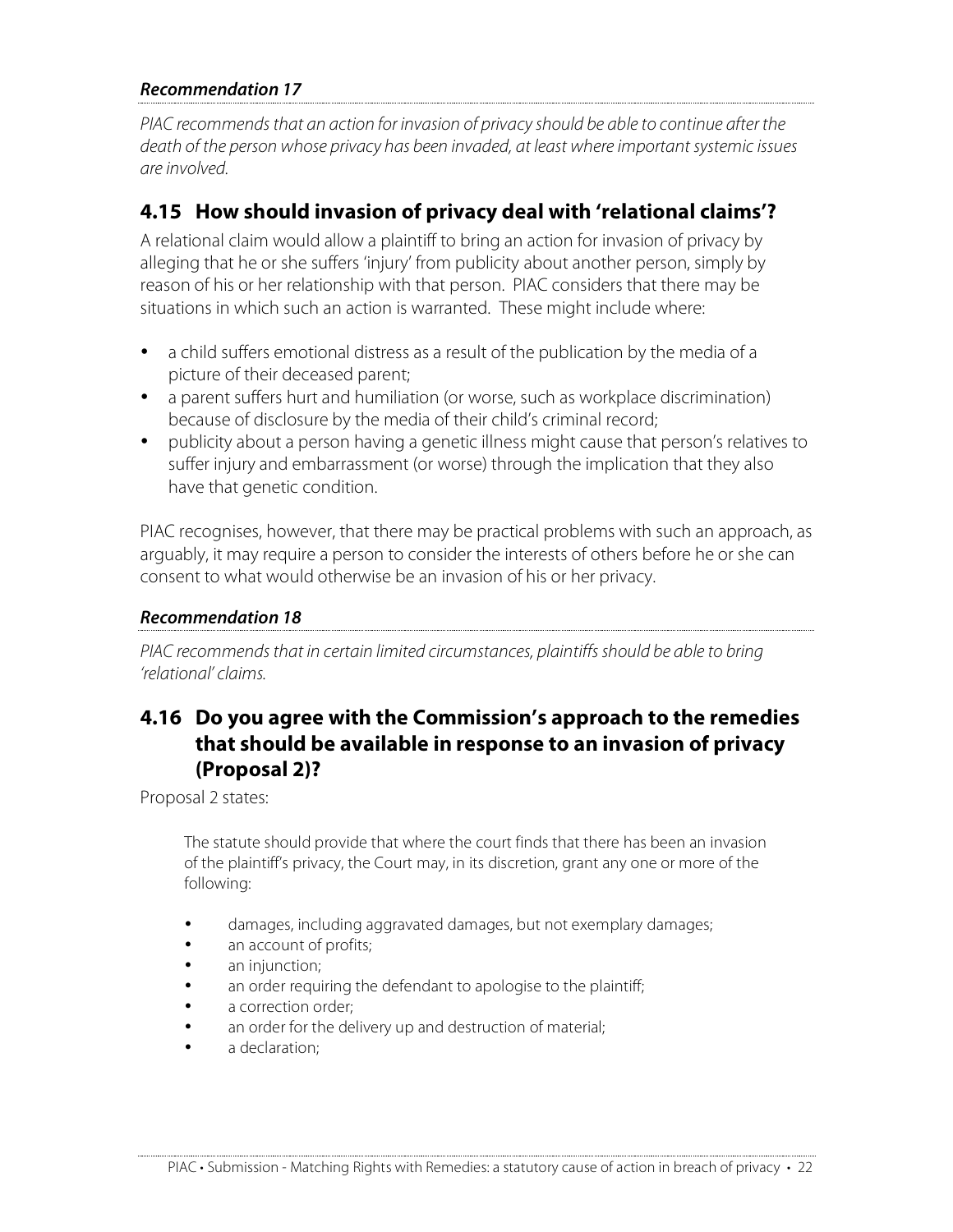• other remedies or orders that the Court thinks appropriate in the circumstances. 77

Subject to the discussion and recommendation below and in section 4.18 dealing with exemplary damages and section 4.19 dealing with account for profits, PIAC agrees with the Commission's approach to setting out a range of remedies that should be available to a person aggrieved by an invasion of his or her privacy. Breaches of privacy may arise in a wide range of circumstances, and it therefore seems appropriate to enable the court to tailor the remedy to the breach that occurred.

PIAC also considers that there may be some benefit in including a remedy that expressly gives the Court power to order implementation of policy or procedures to protect against repetition of the breach. PIAC notes that there is provision in section 108(2)(e) of the ADA for the Administrative Decisions Tribunal (**ADT**) to order the respondent to a vilification complaint to develop and implement a program or policy aimed at eliminating unlawful discrimination. PIAC submits that a similar provision in any legislation dealing with invasion of privacy would help to prevent further breaches of privacy and would also assist in bringing about cultural change in organizations that fail to take their privacy obligations seriously.

PIAC considers, however, that it is important that the list of remedies should be kept simple with no statutory prescriptions as to the relationship between them. This would give the courts scope to develop in case law the circumstances in which individual remedies should be awarded.

#### **Recommendation 19**

PIAC recommends that Proposal 2 also include a remedy allowing the Court to order implementation of policy or procedures to protect against repetition of breaches of privacy.

#### **Enforceability of non-monetary remedies**

PIAC supports the inclusion of non-monetary orders (such as declarations and apologies) in the list of remedies, as there will be many situations where these will provide the most appropriate form of relief for an invasion of privacy. However, in order to ensure that justice is actually achieved for complainants whose complaints have been proven, it will be important to have provision in the statute for the enforcement of non-monetary orders.

PIAC notes that non-monetary orders of the ADT can be enforced as a judgement of the Supreme Court once the Registrar of the ADT has filed a certificate outlining the terms of the order. <sup>78</sup> There is also provision in section 108(7) of the ADA for the ADT to order that the respondent pay to the complainant damages not exceeding \$40,000 if it fails to comply with an order of the ADT within a specified time set by the ADT. PIAC supports

<sup>77</sup> New South Wales Law Reform Commission, above n22, [7.60]. Proposal 2.<br> $\frac{78}{100}$  Anti Discrimination Act 1077 (NSM) s 114

Anti-Discrimination Act 1977 (NSW) s 114.

PIAC • Submission - Matching Rights with Remedies: a statutory cause of action in breach of privacy • 23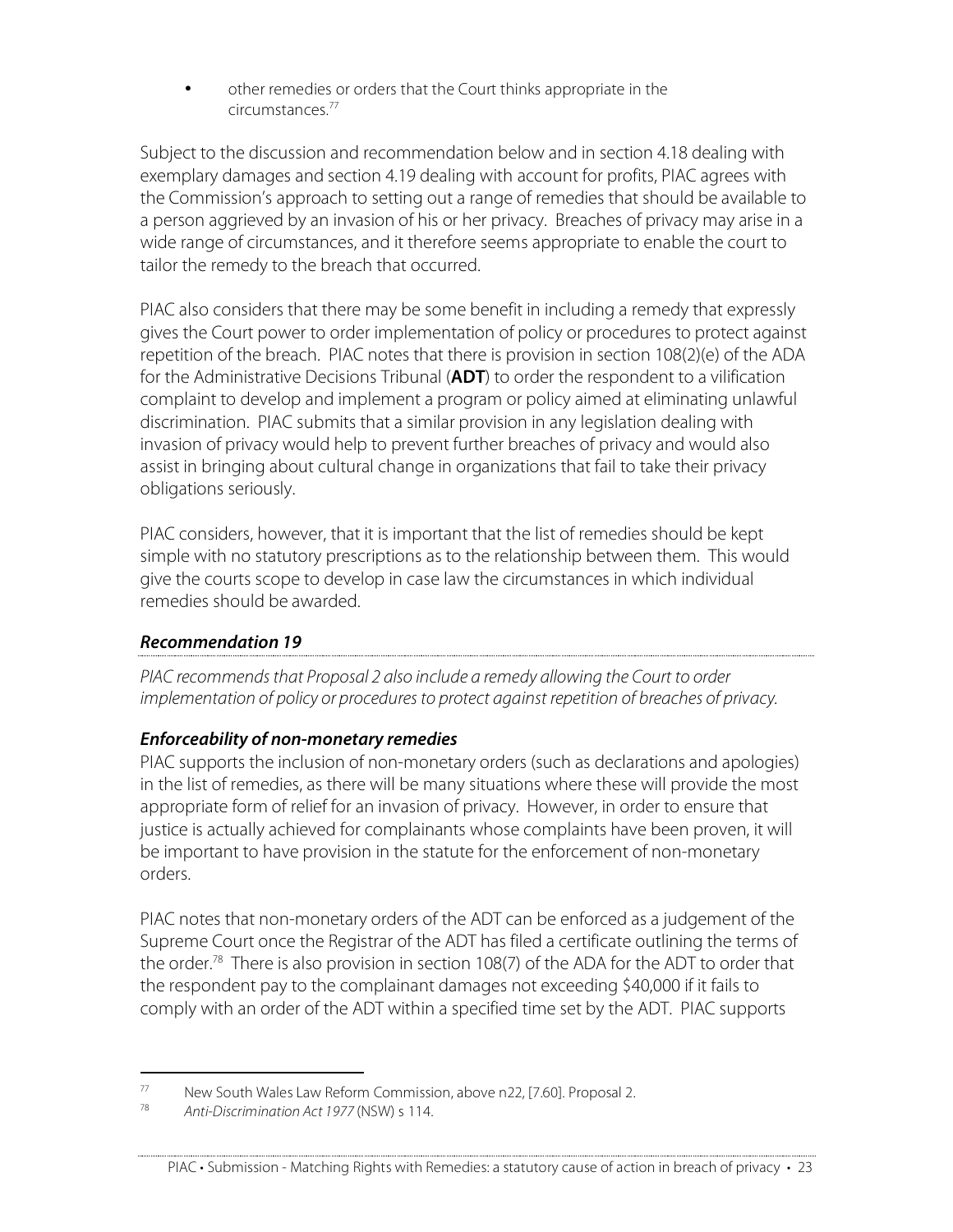the inclusion of similar provisions in a statute establishing a cause of action for invasion of privacy.

#### **Systemic privacy breaches**

It is not uncommon for conduct breaching privacy to be widespread, institutionalised and affect large numbers of people. For example, as mentioned earlier, the media routinely releases personal information about young people who have become involved in the criminal justice system. This impacts adversely on the young people and also on their families.

PIAC notes that section 108(3) of the Anti-Discrimination Act 1977 (NSW) provides:

An order of the Tribunal may extend to conduct of the respondent that affects persons other than the complainant or complainants if the Tribunal, having regard to the circumstances of the case, considers that such an extension is appropriate.

This enables the ADT to make orders that extend to conduct of the respondent that affects persons other than the person who lodged the complaint. This allows the ADT to address identified situations of systemic discrimination.

PIAC recommends that a similar provision be enacted enabling the relevant Court or Tribunal that deals with breaches of privacy to also deal with systemic privacy breaches.

#### **Recommendation 20**

PIAC recommends that the statute also incorporate provisions enabling the relevant Court or Tribunal to enforce non-monetary orders, and to address systemic breaches of privacy.

# **4.17 Should there be thresholds and ceilings on the amount of damages that can be awarded in proceedings brought for the invasion of privacy? If so, what should they be?**

The Commission has suggested that statutory thresholds be considered in actions for invasion of privacy as this may be a means of discouraging frivolous or trivial claims. $^{79}$ PIAC is concerned, however, that the imposition of thresholds of this nature would be inappropriate, given the difficulties outlined above of proving actual damage in privacy cases. Complaints that are frivolous, misconceived, vexatious or lacking in substance, could be dealt with by way of a provision allowing for these to be dismissed at an early stage of the proceedings. PIAC notes that provisions enabling early dismissal for these reasons apply in a range of legislation, including in the ADA.<sup>80</sup>

PIAC also opposes the imposition of a ceiling on the amount of damages for noneconomic loss that can be awarded for invasions of privacy. PIAC recommends that damages should be unlimited. The problem with a ceiling is that if it is set too low, it will be inadequate to redress unlawful conduct, and will fail to deter recidivist respondents.

<sup>&</sup>lt;sup>79</sup> New South Wales Law Reform Commission, above n22, [8.23].<br><sup>80</sup> Anti Discrimination Act 1.077 (NSM) s 02(1)(2)(i)

Anti-Discrimination Act 1977 (NSW) s 92(1)(a)(i).

PIAC • Submission - Matching Rights with Remedies: a statutory cause of action in breach of privacy • 24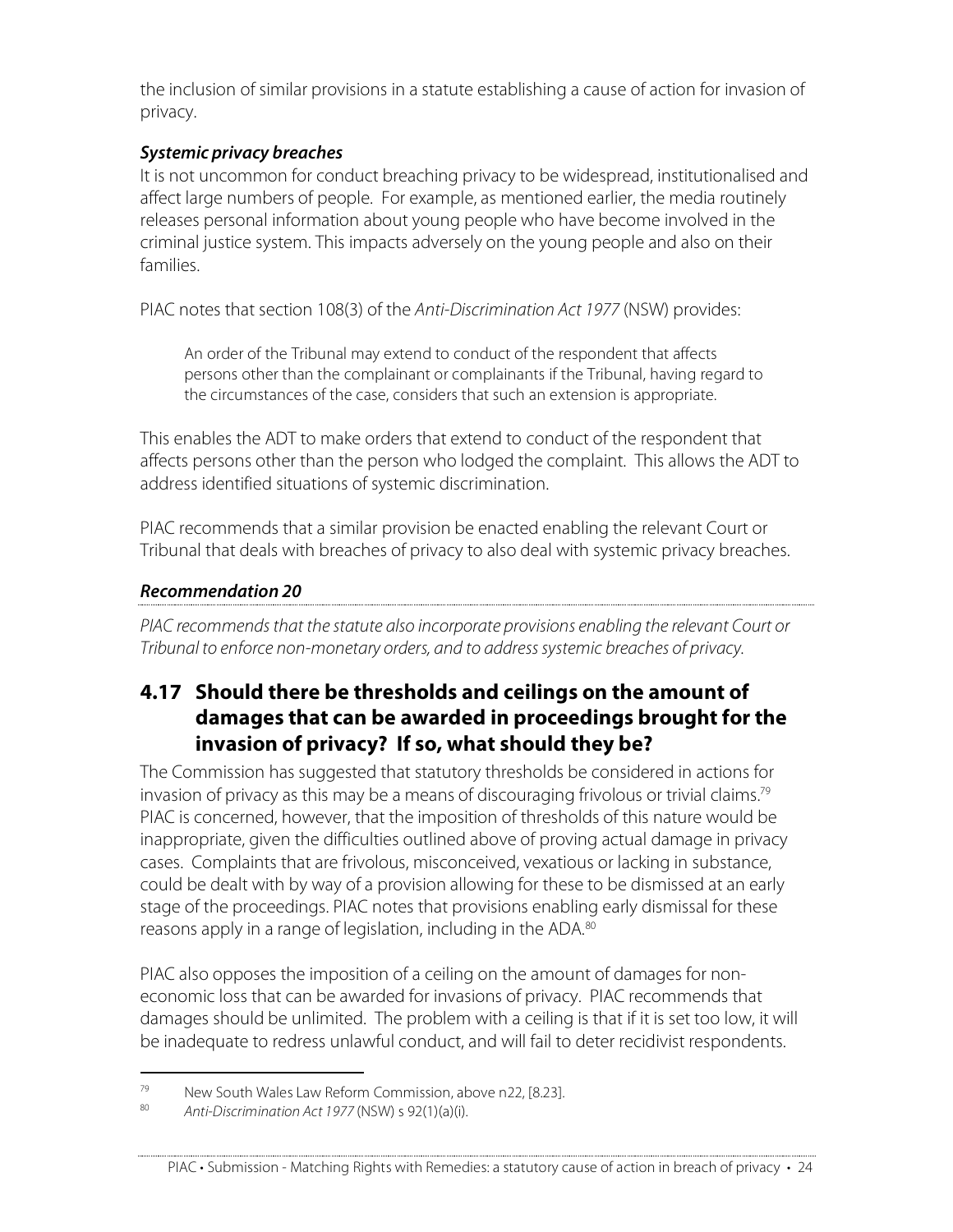PIAC notes that the ADA has a \$40,000 cap on damages<sup>81</sup>, and that this statutory cap has been the subject of much criticism.<sup>82</sup> A further problem is that any increase to the ceiling requires statutory amendment, which can be a time-consuming and politically fraught process.

If damages are to be limited, they should be set at the current limit for the District Court (or \$250,000, in accordance with defamation legislation).

#### **Recommendation 21**

PIAC recommends that there be no threshold for damages for invasion of privacy and that damages for invasion of privacy be unlimited.

## **4.18 Should exemplary damages be available for invasion of privacy? Why or why not?**

Exemplary damages are an exception to the general rule that the purpose of damages is to restore the plaintiff's position as far as is possible to what it was before the wrong occurred. They are a means of punishing the defendant and deterring him or her (and others) from future violations.

PIAC notes that the Commission has expressed doubts about whether punitive damages have a proper role in the civil law.<sup>83</sup> However, PIAC considers that there may be circumstances where an invasion of privacy may be of such a malicious or high-handed nature that it warrants an award of exemplary damages. PIAC also considers that the threat of exemplary damages may serve as a deterrent, thereby giving some 'teeth' to the legislation. PIAC notes that the Irish Privacy Bill proposes allowing an award of exemplary damages. 84

#### **Recommendation 22**

PIAC recommends that exemplary damages be available for breaches of privacy.

# **4.19 Should account of profits be available in response to an invasion of privacy? Why or why not?**

PIAC supports the use of orders for account of profits in response to invasions of privacy as an alternative to compensatory damages. PIAC notes, with interest, that clause 8(1)(c)of Ireland's Privacy Bill 2006 allows the court to order the defendant to pay to the plaintiff damages equal to any, or any likely, financial gain accruing to the defendant as a result of the violation of the plaintiff's privacy.

<sup>&</sup>lt;sup>81</sup> Anti-Discrimination Act 1977 (NSW) s 108(2)(a).<br><sup>82</sup> See for evample *Parisu of the Administrative* L

See, for example, Review of the Administrative Decisions Tribunal Act 1997 (NSW), Submission of the NSW Anti-Discrimination Board, March 2003, 8; Peck v Commissioner of Corrective Services [2002] NSWADT 122, in which the ADT implied that it would have awarded the complainant in excess of \$40,000 had it not been for the limit imposed by the Anti-Discrimination Act 1977 (NSW) on the quantum of damages that the Tribunal could award.

<sup>83</sup> New South Wales Law Reform Commission, above n22, [8.15]<br>84 Drivery Bill 2006 (Iroland) cl 8(4)

Privacy Bill 2006 (Ireland) cl 8(4)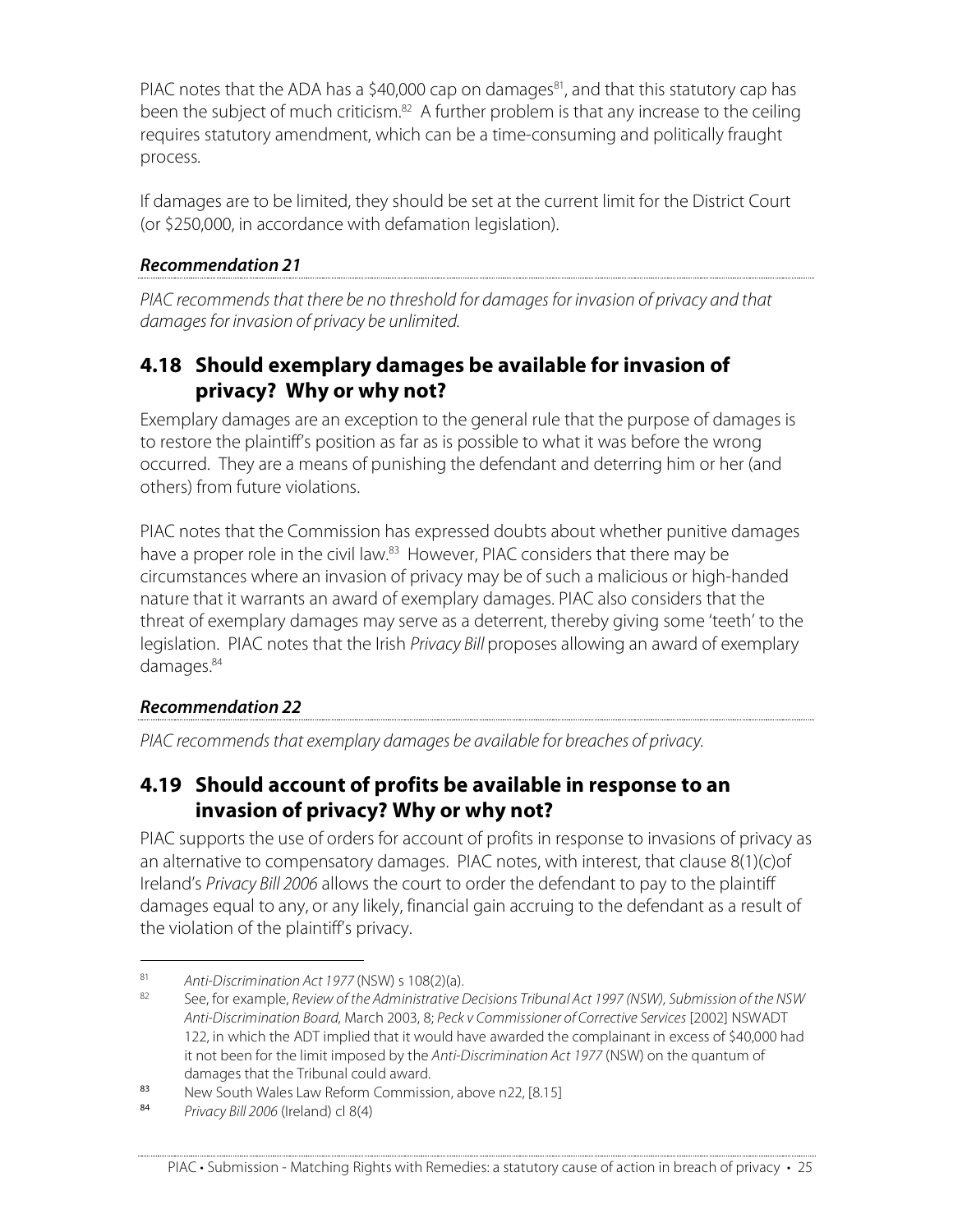Orders of this nature will prevent unjust enrichment of respondents and will also act as a deterrent in the case of 'serial respondents', or respondents who are unlikely to be particularly adversely affected by being ordered to pay compensatory damages. An example of such a respondent would be a publisher who undertakes a risk benefit analysis to deliberately calculate whether or the profits likely to be made from the sale of their magazine, book, etc, would outweigh any damages that they may have to pay to a plaintiff for breaching their privacy.

### **Recommendation 23**

PIAC recommends that orders for account of profits be available in response to an invasion of privacy.

# **4.20 Should the courts be able to order apologies and correction orders in response to an invasion of privacy? If so, when?**

PIAC considers that apologies and correction orders are appropriate remedies in matters involving breaches of privacy. In many of the privacy cases that PIAC has dealt with, the clients have been less concerned with obtaining compensation than they have been with obtaining a comprehensive and meaningful apology from the respondent.

PIAC notes that section 108(2) (d) of the Anti-Discrimination Act 1977 (NSW) provides that the ADT can order the respondent to publish an apology or a retraction (or both) in respect of the matter the subject of the complaint, and, as part of the order, give directions concerning the time, form, extent and manner of publication of the apology or retraction (or both). PIAC recommends that a similar provision be enacted in any statute dealing with invasion of privacy.

PIAC reiterates its earlier comments about the need to have some means in the statute for enforcing non-monetary orders such as apologies and correction orders.

# **Recommendation 24**

PIAC recommends that courts should be able to order apologies and correction orders in response to invasions of privacy.

# **5. Liability**

The case of Director General, Department of Education and Training v MT [2006] NSWCA 270 highlights a serious deficiency in the liability provisions of the PPIP Act. In that case, PIAC acted for MT, a student from a state school who claimed that the Department had breached her rights under the PPIP Act because a teacher at the school had accessed and disclosed to a local sporting club—where she played sport—information about her health. The teacher was also a coach at the club.

The case was on appeal from the ADT Appeals Panel, which found that the Department had breached several Information Privacy Principles. The Department argued before the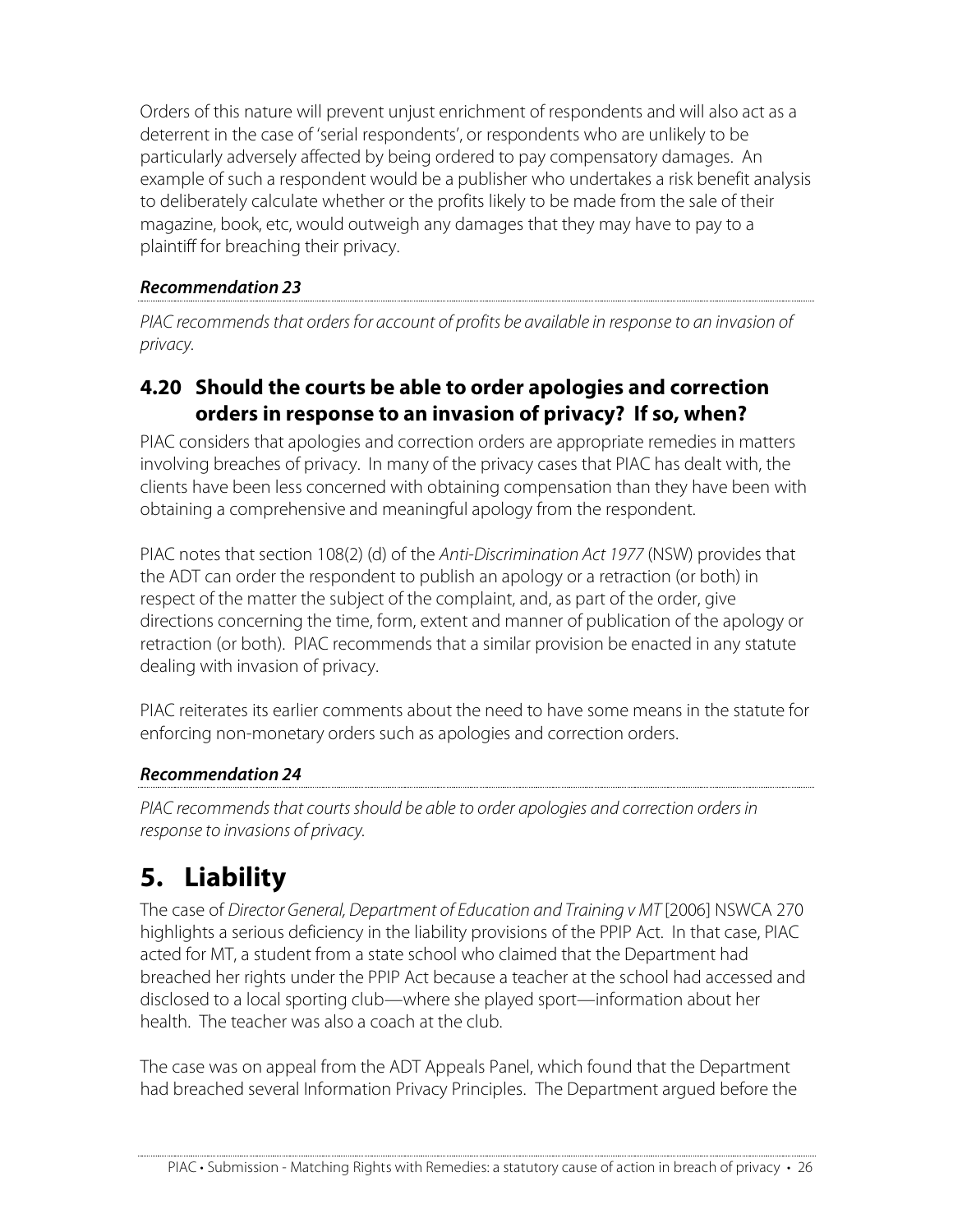Court of Appeal that it was not responsible for the teacher's conduct, because the teacher was not acting in his role as a teacher at the time, and that his conduct was for the purposes of the soccer club, rather than for the purposes of the Department.

The Court of Appeal held that the Department was not liable for the use or disclosure of the information by the teacher. According to the Court, the legislative scheme of the Act indicated an intention to restrict the liability of agencies to circumstances where employees are acting in the course of their employment. 85

The effect of the decision in MT has been to severely curtail the ability of individuals to seek remedies for a breach of privacy. It effectively limits the liability of agencies to conduct that has taken place where an employee is acting in the course of their employment. Applicants whose privacy has been breached in situations where an employee has clearly acted outside the scope of their official functions (arguably more serious breaches of privacy) are unlikely to pursue their complaints under the PPIP Act.

In order to prevent a similar situation arising under proposed new legislation for invasion of privacy, it will be crucial that that the legislation contain clear provisions setting out the circumstances where employers and principals will be liable for the acts of employees and agents.

PIAC notes that section 53(1) of the ADA provides that a principal or employer is liable for the acts of its agents or employees:

… unless the principal or employer did not, either before or after the doing of the act, authorise the agent or employee, either expressly or by implication, to do the act.

Section 53(3) of the ADA provides that a principal or employer will avoid liability if they can demonstrate that they have taken 'all reasonable steps' to prevent the agent or employee from breaching the Act. In the circumstances in MT it would have been strongly arguable that the Department's failure to properly secure the information would result in a finding that it had not taken 'all reasonable steps' to prevent the agent or employee from breaching the Act.

PIAC submits that similar provisions be included in any statute dealing with invasion of privacy.

#### **Recommendation 25**

PIAC recommends that any statute providing for a cause of action for invasion or privacy incorporate liability provisions similar to those that exist in section 53 of the ADA.

I 85 Director General, Department of Education and Training v MT [2006] NSWCA 270 at [42].

PIAC • Submission - Matching Rights with Remedies: a statutory cause of action in breach of privacy • 27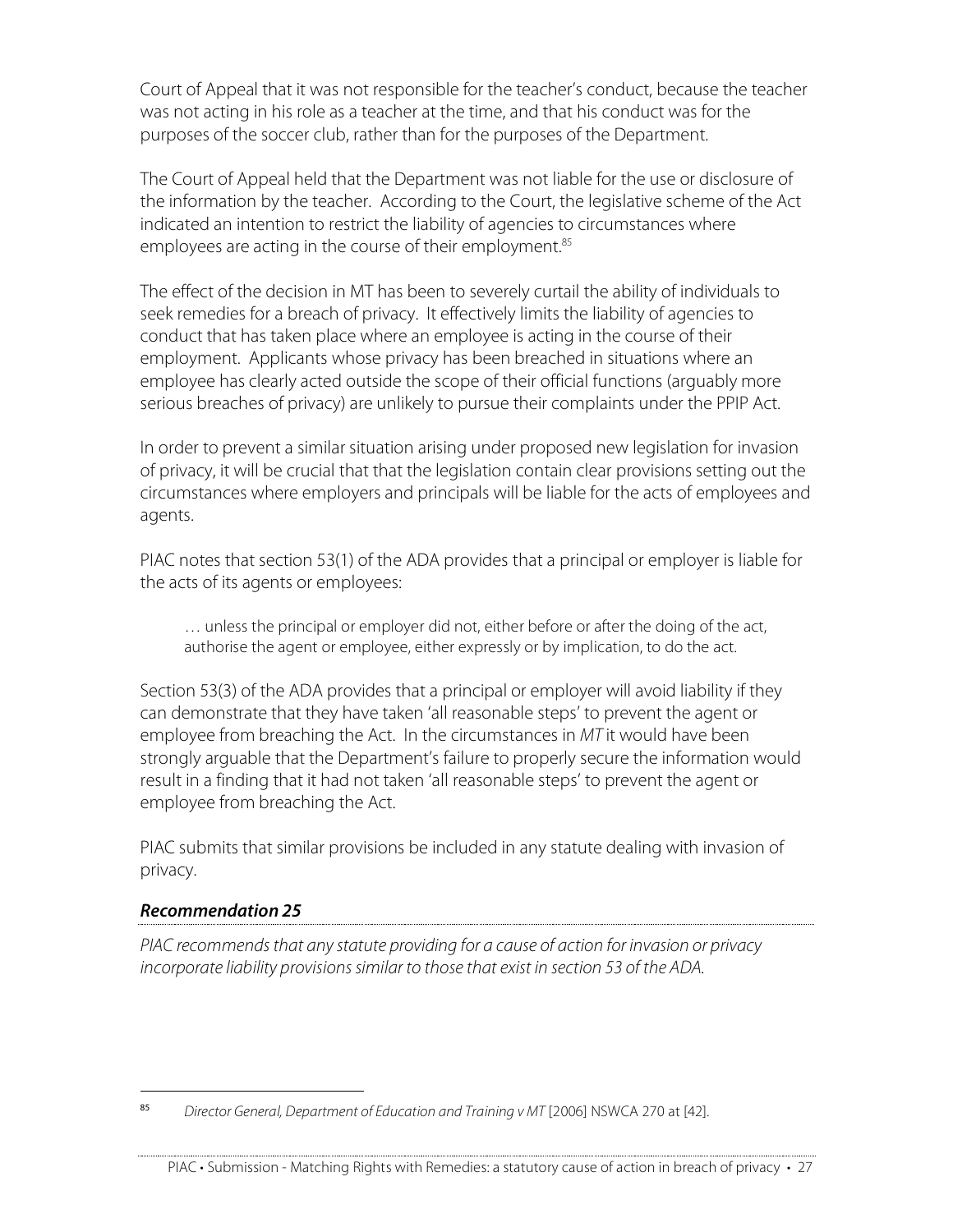# **6. Access to Justice**

It is vitally important that any statutory cause of action for invasion of privacy be accessible to those seeking to use it. Otherwise, there is a risk that a breach of privacy action could become the sole province of celebrities and those wealthy enough to afford to pay for legal representation and run the risk of incurring an adverse costs order in the event that they are unsuccessful.

Measures to ensure that the cause of action is accessible include:

- The statute should provide that parties to proceedings should generally bear their own costs and that costs orders should only be made in exceptional circumstances (for example, where the complaint is vexatious). This is likely to protect genuine complainants having costs orders made against them if they are unsuccessful. However, the legislation should be sufficiently flexible to allow for the making of awards of costs in circumstances where a respondent has acted unreasonably in defending the complaint, or the amount of compensation recovered by the complainant is inadequate to cover their legal costs. <sup>86</sup>
- The statute should provide for representative proceedings and class actions to be taken, so as to reduce the burden on individual complainants.
- The statute should provide that in certain circumstances (perhaps involving matters of serious or systemic privacy invasion) the NSW Privacy Commissioner may initiate a complaint.

# **6.1 Provision for Suppression Orders**

By their very nature, cases concerning alleged invasions of privacy will often deal with matters of a confidential, embarrassing or sensitive nature. Recently one of PIAC's clients elected not to proceed with a test case breach of privacy action in the District Court due to her concerns about the publicity that her case might attract, and the further impact that this might have on her privacy.

So that other plaintiffs will not be deterred from pursuing meritorious claims, it is vital there be provision for the protection of the plaintiff's confidentiality in any proceedings for invasion of privacy. For example, Courts should be able to make suppression orders, nonpublication orders and orders that hearings be closed to the public for the purpose of protecting a person's privacy.<sup>87</sup> PIAC notes that there are provisions to this effect in section 75 of Administrative Decisions Tribunal Act 1997 (NSW), which could serve as a suitable model. However, PIAC supports the view that to the greatest extent possible legal proceedings should be held in open courts to enable public scrutiny of the legal process. As such, courts should be required to use the least restrictive approach to maintaining the protection of a plaintiff's privacy.

I <sup>86</sup> Jordan v North Coast Area Health Service (No.3) [2005] NSWADT 296.

See, for example, Privacy Bill 2006 (Ireland) cl 13.

PIAC • Submission - Matching Rights with Remedies: a statutory cause of action in breach of privacy • 28